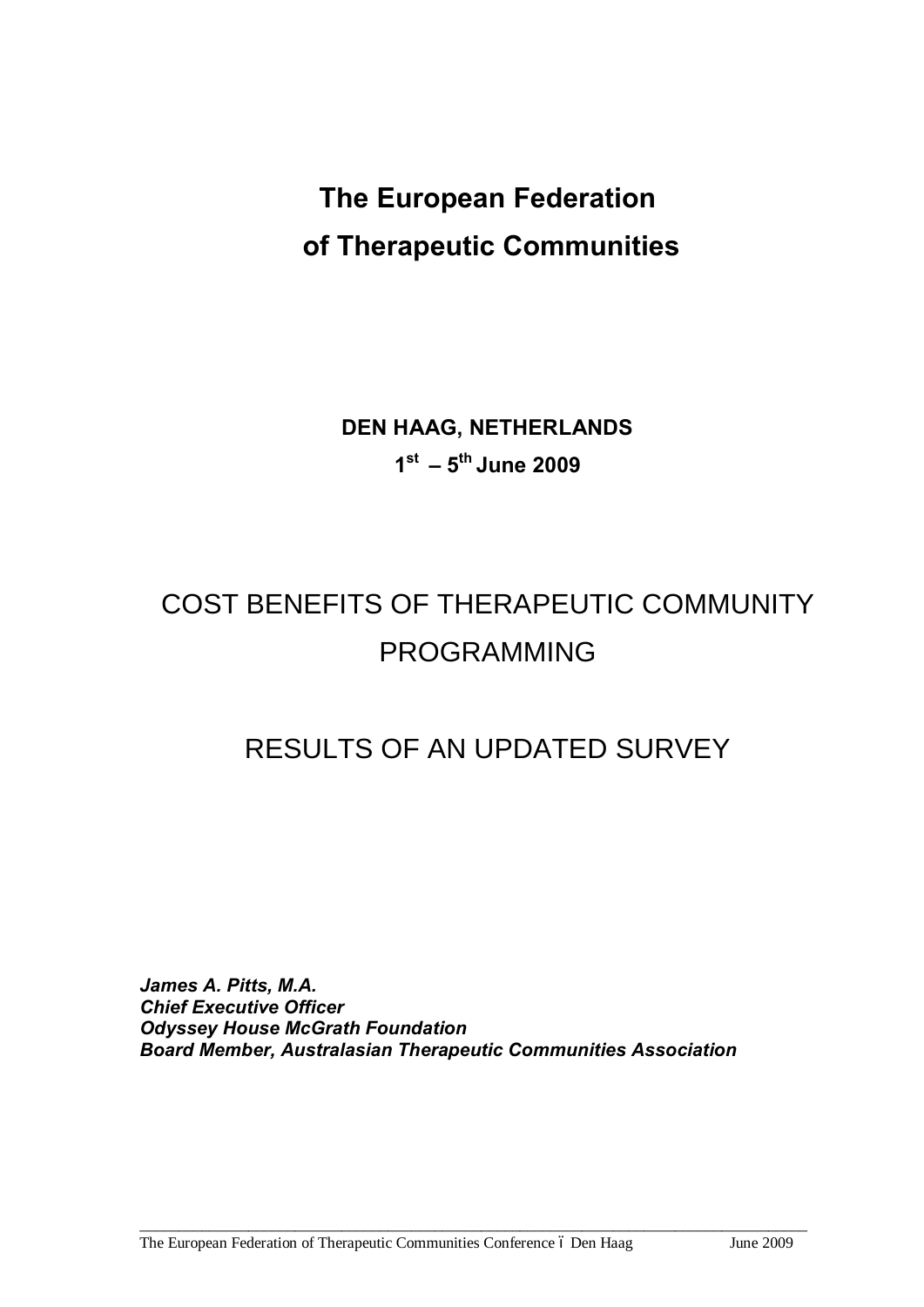### **ABSTRACT**

Therapeutic communities for the treatment of alcohol and other drugs misuse have been in operation throughout Australia since 1972. The therapeutic community movement was formalised in Australia in 1985 during the Premiers Conference, held in Melbourne Victoria, which was the forerunner of the National Campaign Against Drug Abuse. An organization, Australasian Therapeutic Communities Association (ATCA) was established at this time to represent and promote the interests of its members. Under the ATCA umbrella members have benefited from processes of accountability, information sharing, and more recently attempts to establish what are standards of best practice in therapeutic community treatment.

The extent to which the therapeutic communities contribute to the attainment of desired outcomes in alcohol and other drugs treatment has been questioned at times. In order to determine the extent to which therapeutic communities contribute to the alcohol and other drugs sector a survey was conducted of its membership. The survey was conducted at Odyssey House. Cost benefits were determined by calculating the costs to society as a result of each personos drug misuse in the year prior to entry to therapeutic community treatment. Determining indices included: criminal activity, drug misuse, costs of court, costs of solicitors, and time missed from work as a result of drug misuse. These costs were measured against the amount of time spent in the therapeutic community indicated by drug free, crime free days and the monetary value apportioned to them.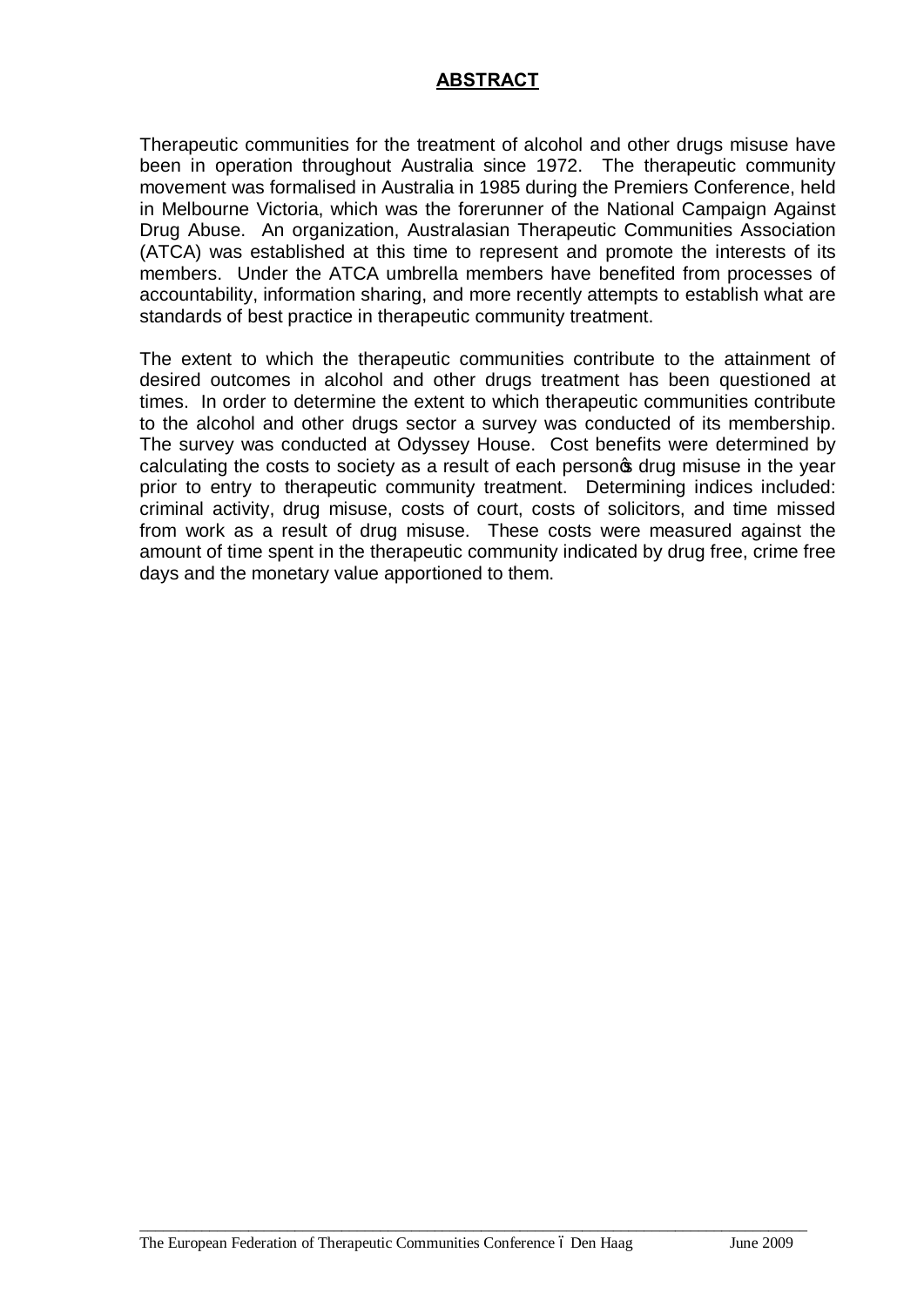#### **Introduction**

There has been recognition recently of the need to have better information as to the effects economics have in the illicit drug debate. A cautionary note has been issued to researchers and policy makers to allow advances in the understanding of the economics of illicit drugs to better inform research and consequently policy formation. Unless this takes place, it is stated, the prospects for developing more effective responses to the illicit drugs issue are dismal! (Bridges, 1999).

To effectively examine the cost benefits and economics associated with alcohol and other drug usage, it is necessary to determine the extent to which it impacts on society in economic terms. There have been a number of studies which have sought to document the phenomena of the drug crime nexus and its economic impacts. Criminal behaviour and its relationship to drug use has been well established. There are considerable costs associated with drug use and criminal behaviour. Costs have been apportioned to: a) value of merchandise stolen, b) costs of medical care for crime victims, c) productivity losses for those who abandon legitimate economics, d) costs for police protection, e) legal representation, f) adjudication, g) sentencing and maintaining convicted offenders in correctional institutions. These factors contributed to the \$69.9 billion dollars estimated to be the cost of alcohol and drug related crime in the U.S. in 1992 (Harwood et al, 1998).

Another study sought to determine the economic costs of heroin addiction in the U.S. (Mark et al, 2001). They used the cost of illness methodology outlined by Hodgson and Meiners (1982) in which three types of costs can be included in studies of this type. They are: 1) Direct costs which include medical care expenditure for treatment and diagnosis and treatment of the addiction and its medical sequelae as well as non-medical expenditure occasioned by the illness, such as prison and law enforcement related costs. 2) Indirect expenditures include loss of earnings due to premature mortality, incarceration, and reduced human capital. 3) Psychosocial costs such as reduction in the quality of life of the heroin addict and members of his/her social network were excluded because, though very important, were extremely difficult to quantify.

They found that heroin made up 20% of the total economic cost of illicit drugs in the United States which was estimated to have been \$109 billion in 1995 (Harwood et al, 1998), now its \$484 billion. The costs exceeded the total drug control budget of the United States federal government which was \$13.5 billion in 1996. The cost of heroin was \$21.9 billion in 1996. The budget is now \$30.1 billion (Office of National Drug Control Policy, 2007). The addiction costs were broken down as follows:

| 1  | <b>Productivity Costs</b>  | $\overline{\phantom{0}}$ | 52.6% |
|----|----------------------------|--------------------------|-------|
| 2. | <b>Criminal Activities</b> | $\overline{\phantom{0}}$ | 23.9% |
| 3. | <b>Medical Care</b>        | $\overline{\phantom{0}}$ | 23%   |
| 4  | Social Welfare             | $\overline{\phantom{0}}$ | .5%   |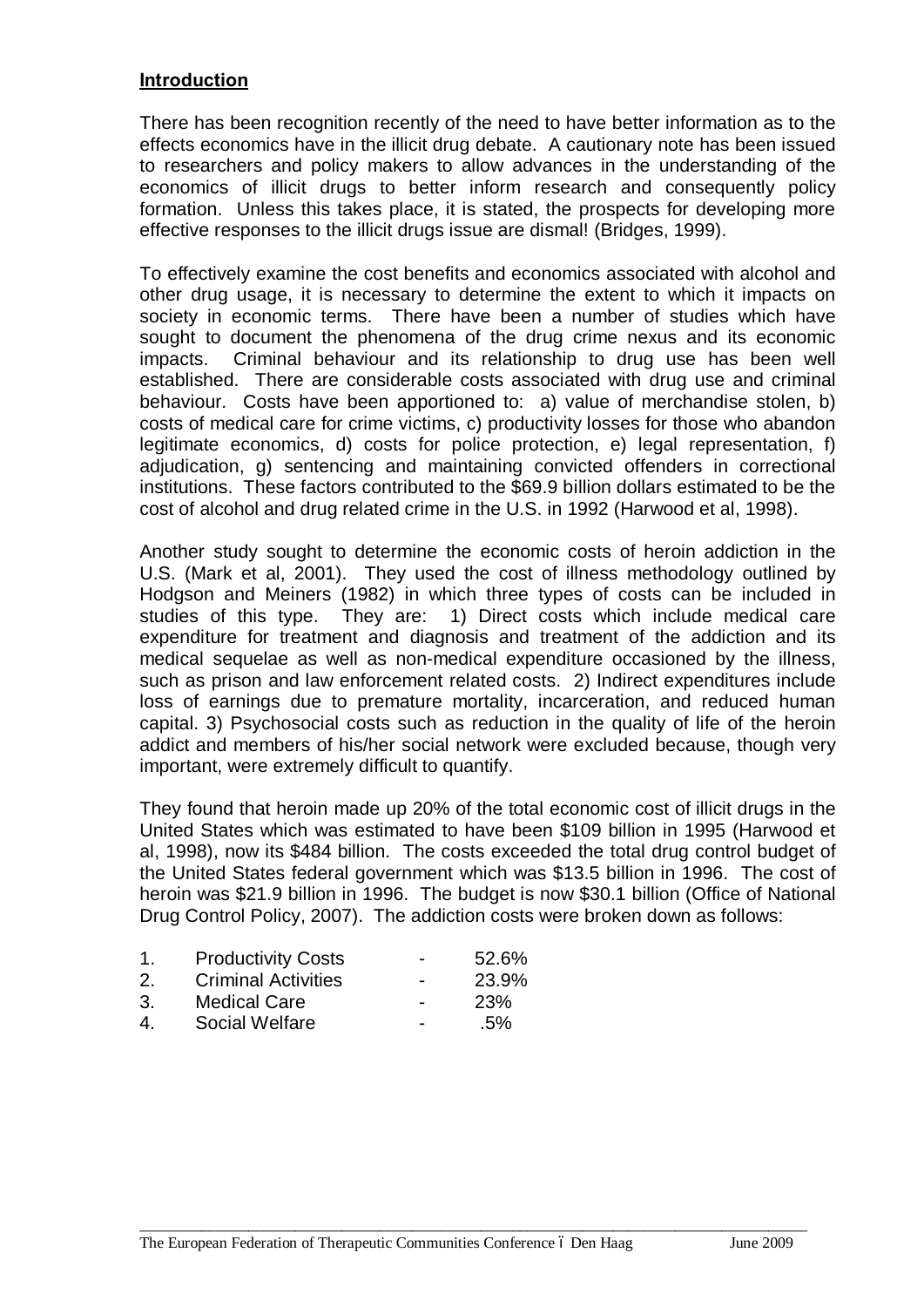This study was relevant to Australian policy makers given the estimated number of heroin dependent persons, 74,000, in Australia (Hall, et al) at that time. In Australia the costs of all drug abuse is \$56 billion.

315 – Tobacco 155 – Alcohol (2005) 8. Illicitos

(Moore T.J. (2005). Monograph No 1: What is Australia of % a budget+? Drug Budget estimated to be \$3.2m. %The policy mix of illicit drug related government spending in Australia+. DPMP Monograph Series. Firtzroy: Turning Point D&A Center).

#### **Criminality**

The strong association between crime and illicit drug use is well known (Hall et al, 1993). A substantial body of evidence exists which demonstrates a strong link between illicit drugs and crime (Chaiken and Joynson, 1988; Ball, 1986; Chaiken, 1986; Wish and Johnson, 1986; Inciardi, 1979). The involvement in crime and the amount of crime committed during periods of addiction are far greater than during non addicted periods (Ball et al, 1983; McGlothlin et al, 1978; Nurco et al, 1989; Nurco et al, 1985). Two of the most frequent methods of criminal activity to obtain money to purchase drugs are through acquisitive crimes involving theft or through drug dealing (Hammersley et al, 1989; Ball et all, 1983).

#### **Residential Treatment Effectiveness**

Residential treatment has been criticised as to its effectiveness. Some observers point out it is difficult to establish a cause and effect relationship due to the lengths of residential programs. They further point out this makes residential programs open to criticism as to their cost effectiveness compared to shorter options (Wever, 1990). Therapeutic communities in particular have been criticised as to their effectiveness due to the lack of randomised controlled trials. However, the authors note this applies to other forms of drug treatment as well. The only exception to this phenomena is methadone maintenance, which is the most researched intervention for the treatment of opioid addiction. There have only been six trials which meet this standard for research (Ward, Mattick, and Hall, 1992). Studies of a controlled observational nature are acknowledged as being the best that can be expected in assessing a chronic relapsing condition like opiate dependence (Ward, Mattick and Hall, 1992). Evaluation of treatment programs show treatment more than pays for itself through reductions in crime to society (Bernstein et al, 1994; Harwood et al, 1994). Cost Benefit analysis found treatment programs in California, which were publicly subsidised, demonstrated the economic benefits of treatment outweighs the costs by a ratio of 7 to 1. Three quarters of the costs benefits were attributable to reductions in crime (Hubbard et al, 1989). In the National Treatment Outcome Research Study (NTORS), (Gossop et al, 2000) they found that drug selling crime of clients from residential treatment agencies had been reduced to less than two thirds of intake levels at a 1 year follow up.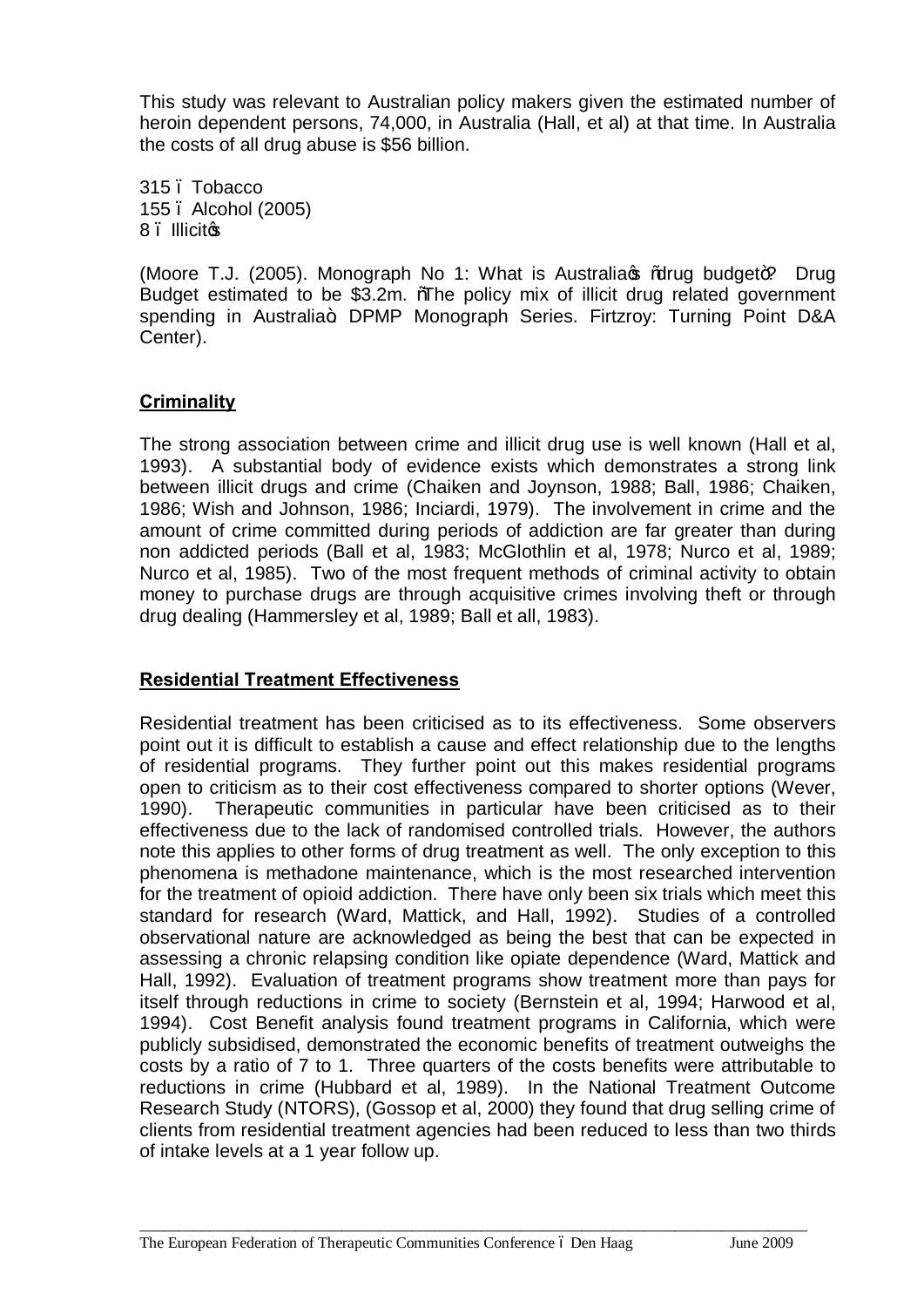Other studies have shown residential treatment reduced the costs of criminal behaviour in comparison to other modalities, and that residential treatment was the most cost effective even though it was more costly to implement (Daley et al, 2000). Residential treatment was shown to have better outcomes on measures of psychiatric symptomatology, and social problem severity when compared to day care (Guydish, 1999). The Drug Abuse Reporting Program (DARP) study found that therapeutic communities were of considerable importance in the rehabilitation of substantial percentages of clients between 1969-72 (Simpson and Sells, 1980).

Further study of the DARP data indicated opiate use dropped from 70% of clients using daily pre treatment to 50% using daily in the 1<sup>st</sup> year post treatment, and in 21% of the client sample there was no illicit drug use. Other dependent measures showed a general and statistical improvement in therapeutic communities, methadone maintenance, and drug free outpatient treatment regarding employment, productive activity, and criminal behaviour.

There was a linear relationship between longer staying clients and better post treatment outcomes. For therapeutic communities discernible effects of treatment were seen at 90 days, while for methadone the period was 1 year (Simpson and Sells, 1983). A number of other studies have evaluated the effectiveness of therapeutic communities. Positive outcomes were shown in the diminution of drug use and criminality and the increase of more socially acceptable behaviour such as employment and/or educational involvement (Bale, 1979; Collier and Hijazi, 1974; De Leon, Wexler and Jainchill, 1982; Latukefu; 1987, Pitts 1991; Toumborou et al, 1994).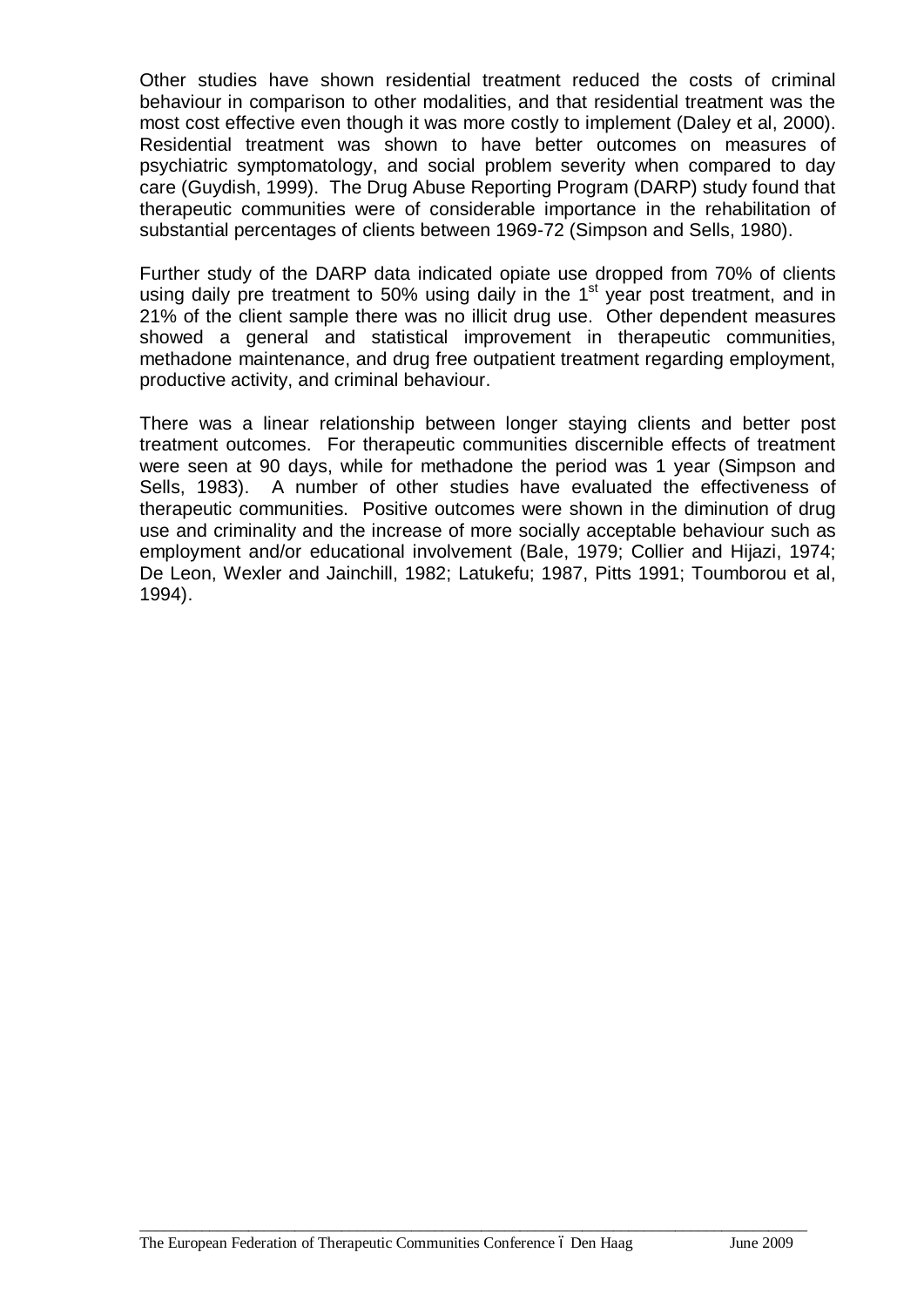# **ODYSSEY HOUSE ATOS DATA**

Baseline sample n=38 Proportion followed up at 3 months = 35/38= 92% NB: The baseline data presented below is based on n=35

Baseline sample n=38 Proportion followed up at 12 months = 30/38= 79% Data presented below is based on n=30

Baseline sample n=38 Proportion followed up at 24 months =30/38=79 % Data presented below is based on  $n=30$ 

Demographics at 24 month follow up (n=30) 67% (n=20) are male Mean age = 24.9 (SD 5.7, range 18-41)

Baseline sample n=38 Proportion followed up at 36 months = 27/38= 71% Data presented below is based on n=27

|                                                                              | 3<br>months<br>(n=35) | 12<br>months<br>$(n = 30)$ | 24<br>months<br>$(n = 30)$ | 36<br>months<br>$(n = 27)$ |
|------------------------------------------------------------------------------|-----------------------|----------------------------|----------------------------|----------------------------|
| Still in index treatment (%)                                                 | 54                    | N/A                        | N/A                        | N/A                        |
| Currently in treatment, but not the<br>index treatment (%)                   | 20                    | 40                         | 37                         | 33                         |
| Any intervention since baseline (%)                                          | 26                    | 60                         | 80                         | 82                         |
| Abstinent from heroin for month<br>preceding 3mth follow-up interview<br>(%) | 91                    | 63                         | 73                         | 67                         |

\_\_\_\_\_\_\_\_\_\_\_\_\_\_\_\_\_\_\_\_\_\_\_\_\_\_\_\_\_\_\_\_\_\_\_\_\_\_\_\_\_\_\_\_\_\_\_\_\_\_\_\_\_\_\_\_\_\_\_\_\_\_\_\_\_\_\_\_\_\_\_\_\_\_\_\_\_\_\_\_\_\_\_\_\_\_

#### **Treatment status and abstinence rate at**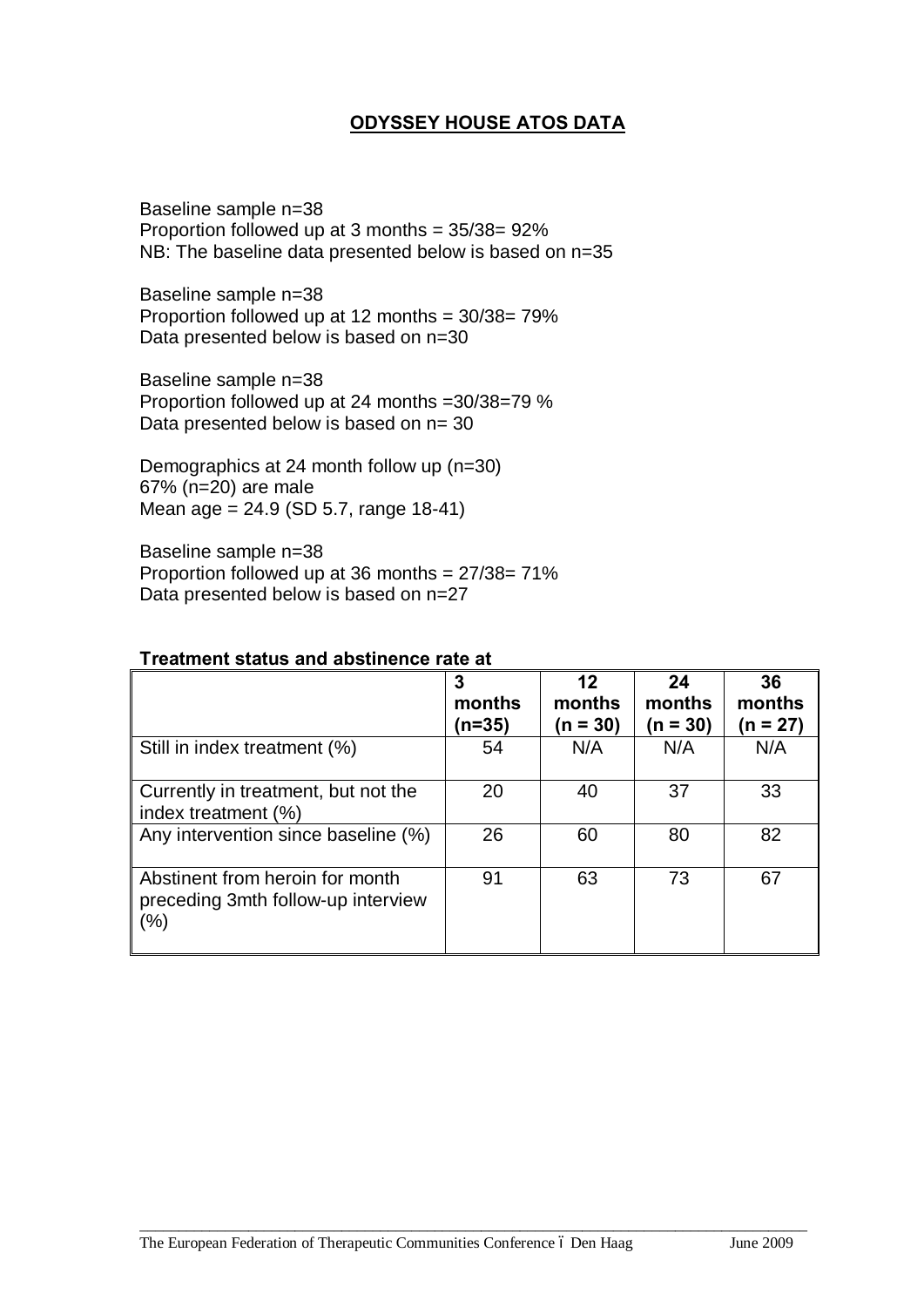# **Drug use**

| $(N=35)$                                                         | <b>Baseline</b> | 3mths | 12 mths | 24 mths | 36 mths |
|------------------------------------------------------------------|-----------------|-------|---------|---------|---------|
| Heroin use days in<br>preceding month<br>(mdn)                   | 21              |       | 0       | 0       | 0       |
| Number of drug<br>classes used in<br>preceding month<br>(mean)   | 5.1             | 2.0   | 3.1     | 2.6     | 2.3     |
| Daily or more frequent<br>injecting in preceding<br>month $(\%)$ | 74              | 6     | 3       | 10      | 7       |
| Overdosed in<br>preceding 3 months<br>(%)                        | 23              |       |         | 3       | 4       |

# **Criminal activity**

| Criminal activity in<br>preceding month<br>$(N=35)$ | <b>Baseline</b> | 3mths | 12 mths | 24 mths | 36 mths |
|-----------------------------------------------------|-----------------|-------|---------|---------|---------|
| Property crime                                      | 46              | 6     | 17      | 7       |         |
| <b>Drug Dealing</b>                                 | 11              | 0     | 3       | 10      | ∩       |
| Fraud                                               | 20              | ∩     | 3       | 0       | 4       |
| Violent crime                                       | 9               | ∩     | ∩       | 3       | 0       |
| Any crime                                           | 51              | 6     | 17      | 13      | 4       |

# **Psychiatric distress**

| $(N=35)$                               | <b>Baseline</b> | 3mths | 12 mths | 24 mths | 36 mths |
|----------------------------------------|-----------------|-------|---------|---------|---------|
| <b>Current Major</b><br>Depression (%) | 23              |       | 13      |         |         |
| SF-12 mental health<br>score (mean)*   | 31.4            | 41.4  | 37.9    | 42.1    | 42.8    |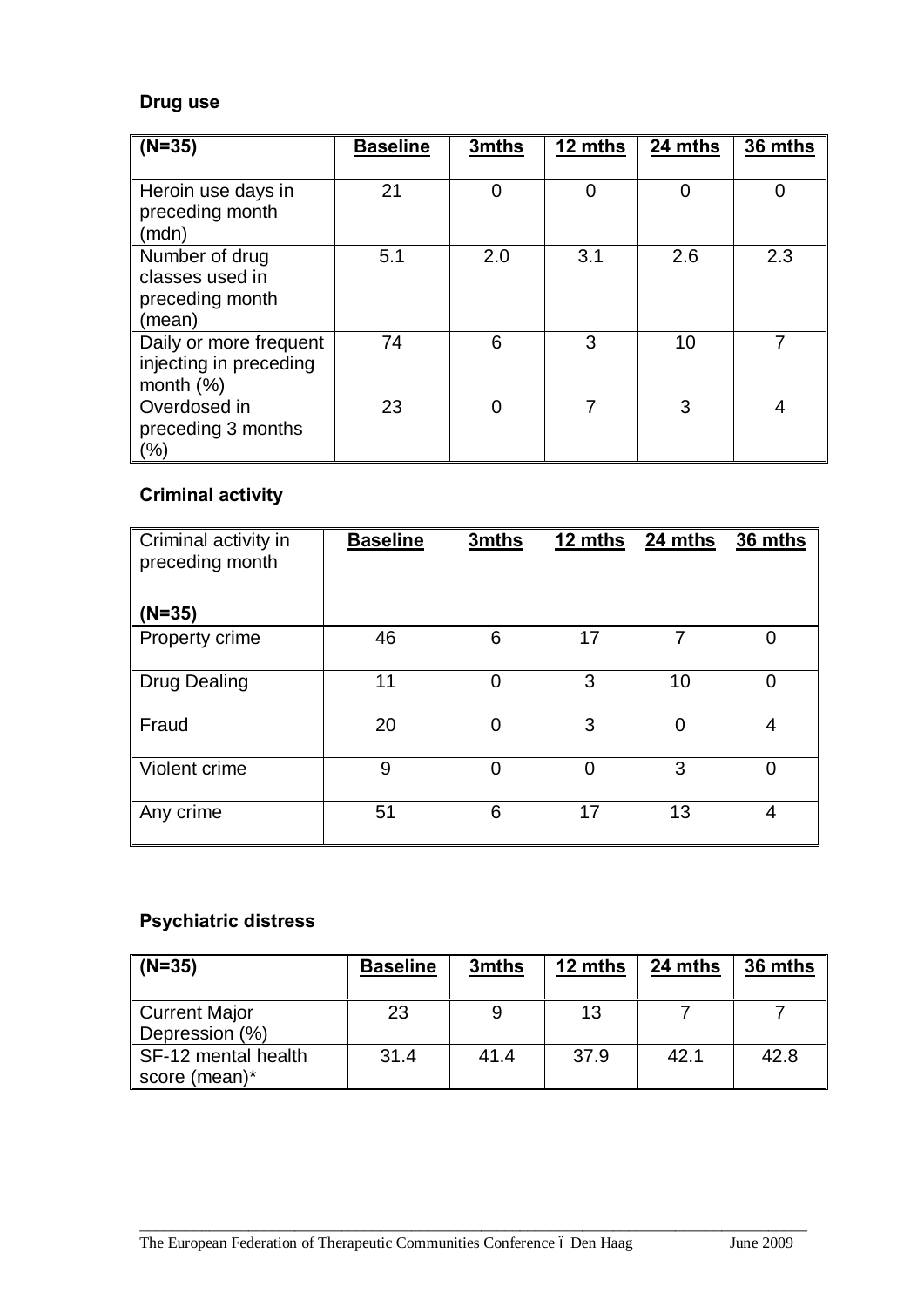# **Physical health**

| $ $ (N=35)                                               | <b>Baseline</b> | 3mths | 12 mths | 24 mths | 36 mths |
|----------------------------------------------------------|-----------------|-------|---------|---------|---------|
| SF-12 physical health<br>score (mean)*                   | 43.9            | 51.3  | 51.6    | 51.4    | 49.1    |
| Current injection-<br>related health problems<br>$(\% )$ | 89              |       | 20      | 27      | 30      |

\* NB: Higher SF-12 scores are indicative of better health

Please also note that one of the people followed up at 24 months was not interviewed at 12 months, and similarly 1 of the Odyssey clients interviewed at 12 months was lost to follow-up at 24 mths. Hence, while the sample size=30 at 12 months and 24 months, the baseline data may appear slightly different.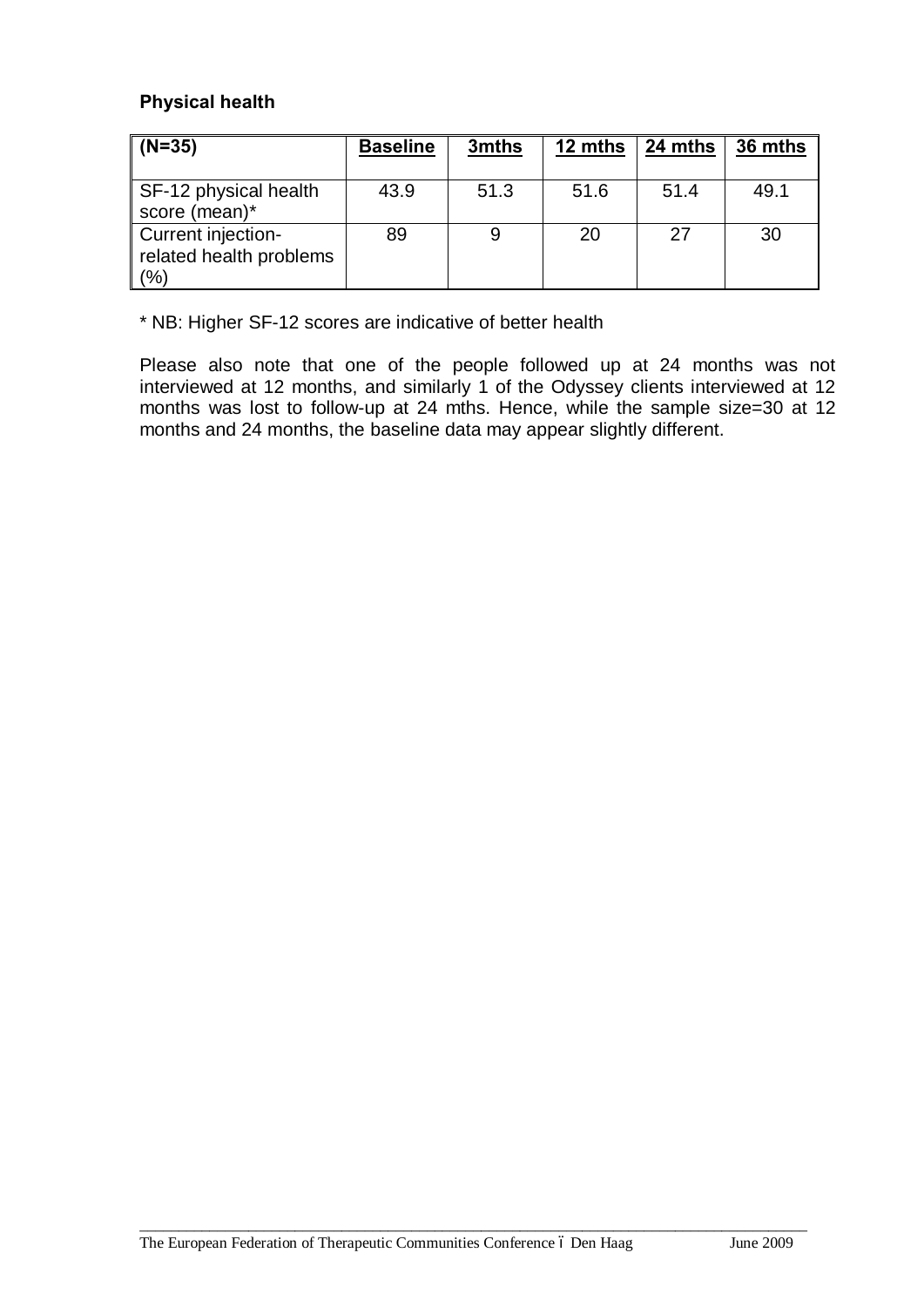## **Cost Benefits And Cost Effectiveness Of The Treatment For Drug Abuse**

Cost benefits analysis converts all the costs and benefits of a particular form of treatment into a common unit of measurement (usually money) and then confirms whether that form of treatment is economically efficient (Ernst, Young, 1996). In the alcohol and other drugs field there has been a tendency to compare the cost benefits of treatment to the cost benefit of no treatment at all. Cost effective analysis compares the relative efficiency of two or more treatment methods in arriving at the same goal. Heather (1992) was one author to claim research evidence does not demonstrate any significant cost effectiveness of residential treatment over non-residential treatment. While some claimed to have found a negative relationship between effectiveness and cost (Holder et al, 1991).

Harwood et al (1988) calculated the crime related costs of drug abuse to be 40% of the total of \$47 billion of drug abuse in America in 1980. In comparison, treatment and preventative costs amounted to 3% of the total costs.

When they compared 3 modalities of treatment to determine the reduction on crime related costs following residential treatment, outpatient drug free, and methadone maintenance they found that residential treatment appeared to have the greatest economic return of the three treatment modalities. However, they did note those treated in residential programs had greater levels of criminal activity pre and post treatment than those treated in outpatient programs. This fact should come as no surprise given the client profiles of those who are appropriate for residential care. Collins and Lapsley (1991) estimated the economic costs of alcohol and other drug abuse in Australia at \$14 billion, 10% of which was attributed to illicit drugs.

In the California Drug and Alcohol Treatment Assessment (CALDATA) General Report, researchers looked at: 1) The cost of treatment on participant behaviour, 2) Costs of treatment, 3) Economic value of treatment to society. They looked at 4 treatment types: 1) Residential, 2) Residential %Social Model+ programs, 3) Outpatient drug free, 4) Outpatient methadone. The sample, N-3000, was taken between October 1991-September 30, 1992 who were in treatment or discharged. The sample, N=3000, was representative of 150,000 people in treatment in California during that period, which made it larger than any prior follow up study. Phase 2 of the study sought to contact and interview a sample, N=1850, from 83 agencies within 9 months of clients leaving treatment. On average, follow up interviews occurred 15 months after treatment.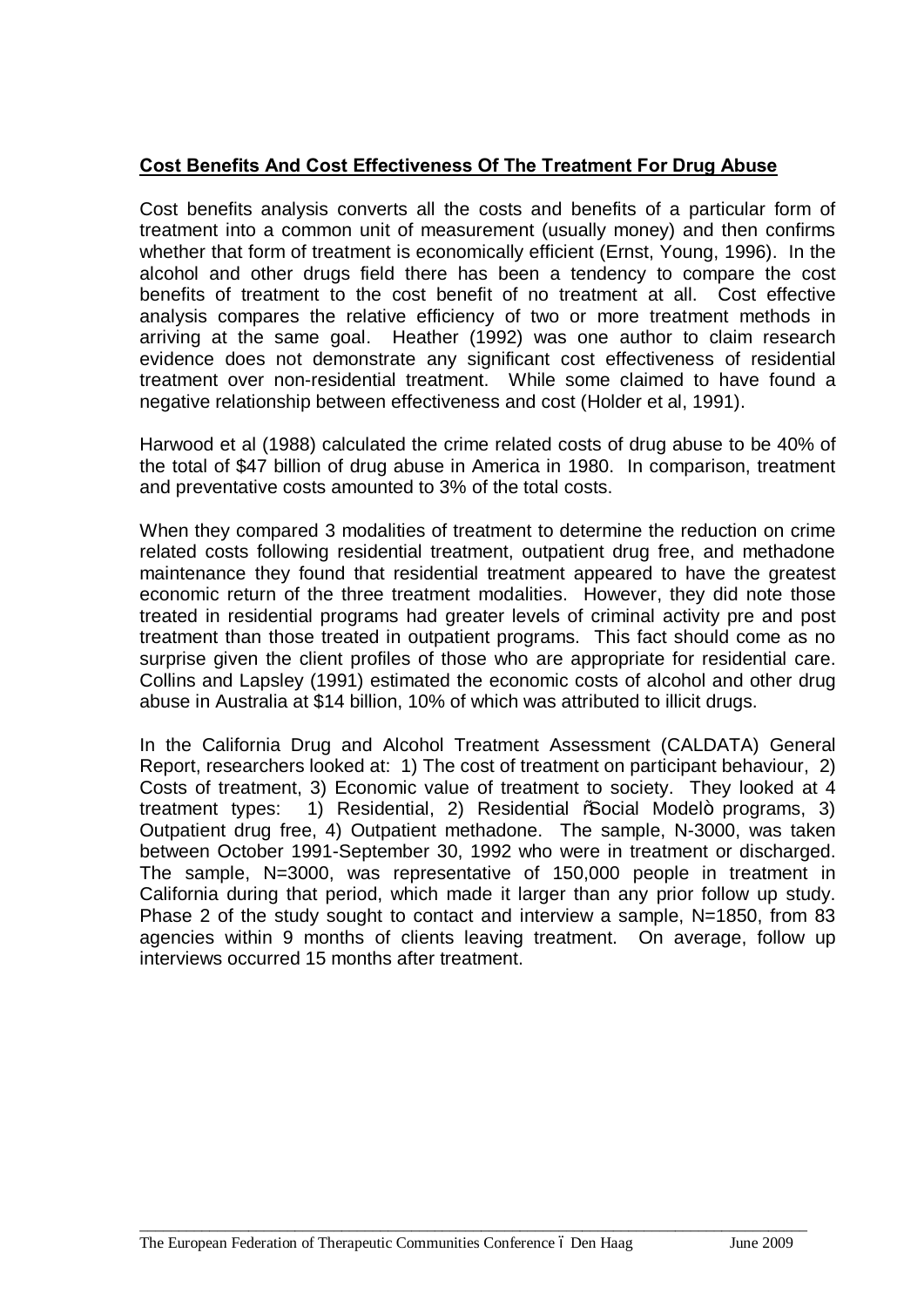# *Key findings of the study were:*

- 1. Cost of treating 150,000 participants in the study sample in 1992 was \$209 million. The benefits received during treatment and in the first year afterwards were worth \$1.5 billion in savings to society, due mostly to reductions in crime.
- 2. Each day of treatment paid for itself on the day it was received, primarily through an avoidance of crime.
- 3. The benefits of alcohol and other drug treatment outweighed the costs of treatment by ratios of 4:1 to greater than 12:1 depending of the type of treatment.
- 4. The cost benefit ratio for tax paying citizens was highest for discharged methadone patients. Lowest, but still economically favourable, for participants in residential programs.
- 5. Cost benefits for the total society ranged from 2:1 to more than 4:1 of all treatment types except methadone treatment episodes ending in discharge, where they were net losses, mainly from earning losses to the treatment participants themselves.

In addition, criminal activity declined by two thirds post treatment from pre treatment levels. The greater length of time spent in treatment, the greater the percent reduction in criminal activity.

Declines of approximately two fifths occurred in the use of alcohol and other drugs before treatment to after treatment.

There were one-third reductions in hospitalisations from before treatment to after treatment, and corresponding significant improvements in other health indicators.

Those who stayed longer in treatment had better employment post treatment, and this finding was greater for those in residential and social model programs. (Gerstein et al, 1994).

# **Australian Therapeutic Communities Association**

Therapeutic communities have operated in Australia since the mid to late 1970<sup>\$</sup> (Carr-Gregg, 1984). It is believed the first therapeutic community was We Help Ourselves (WHOS) in 1973. Odyssey House was established in 1977 in Sydney opsouth western suburbs. Other therapeutic communities established within this same period of time were, The Buttery, Karrilika, and Westmount Co-operative. There was little, if any, formal association between these programs. A clear rationale for this would be speculative, but it would appear a sense of mistrust, professional jealousies, and divergent applications of the therapeutic community model could all be cited as contributing factors. Due to this type of enmity the movement remained fractious initially. In 1985, at the Premiers Conference held in Melbourne, which was the genesis of the National Campaign Against Drug Abuse, a situation arose which would alter the situation and enable better understanding among therapeutic community administrators in Australia.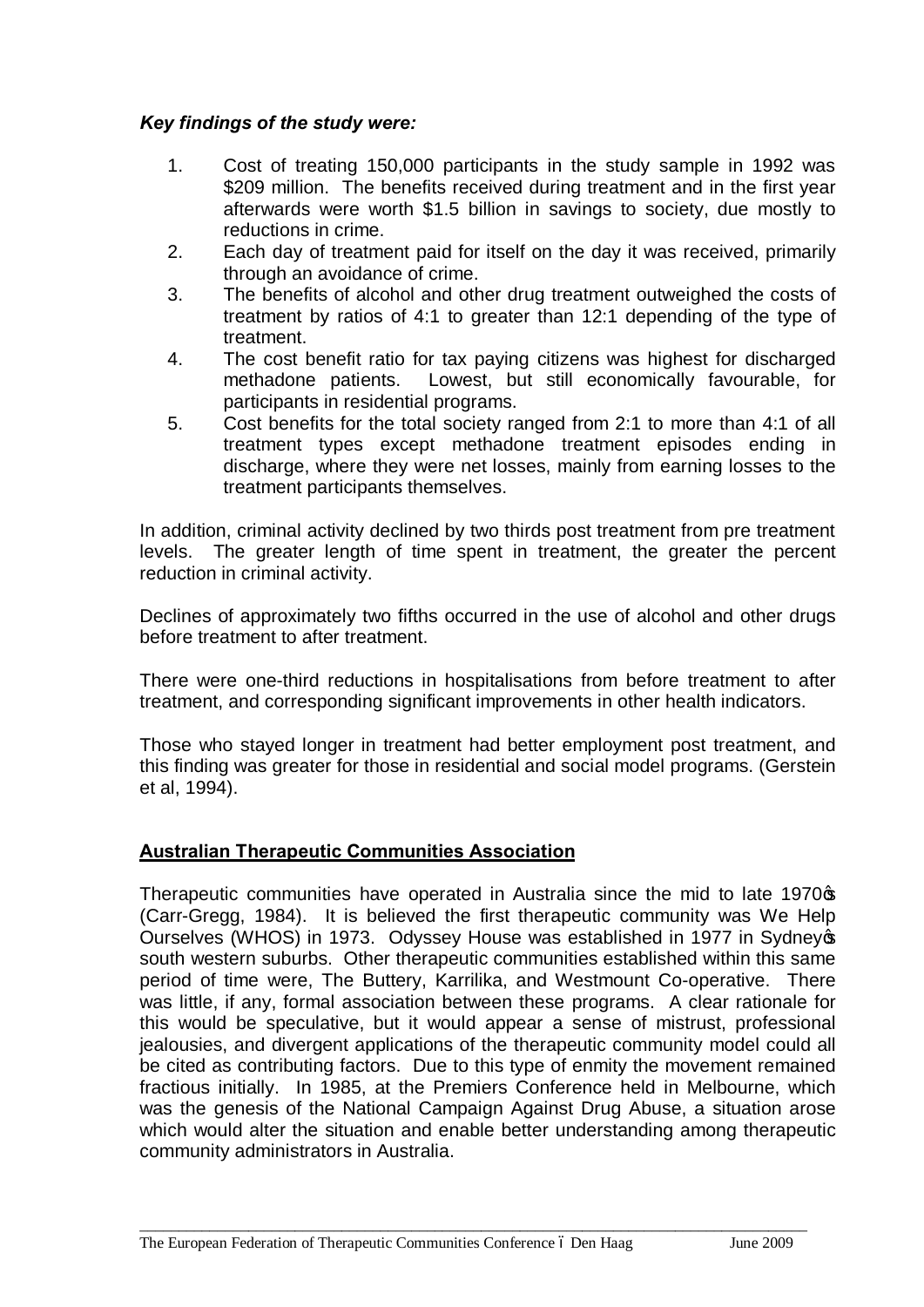During the Conference, there were a number of workshops and discussion groups which took place. Each group and workshop was defined by the particular discipline representative of the varying professions and groups who were in attendance at the conference. As such, accommodation was made for psychiatrists, psychologists, doctors, social workers, and nurses of various No. When the time had come for groups to meet one had not received a room, or space to congregate – therapeutic communities!

The attendees requested, and were granted a facilitator. This resulted in the formation of a working party which scheduled a follow-up meeting at Odyssey House, in Melbourne. Through a series of meetings, which alleviated and dispelled many of the misconceptions about the philosophies of various programs, an association was formally established in 1985. It was named the Australian Therapeutic Communities Association initially, and the name was modified in 1999 to reflect the broader geographical representation of its membership. The first National Conference was held in November 1986.

# **The Survey**

Therapeutic Communities have been under question as to their efficacy on the provision of treatment services for people who have alcohol and other drugs problems. This is despite an extensive review of these types of programs undertaken in 1994-95 under the aegis of the National Drug Strategy Review of Long Term Residential Treatment for People with Alcohol and Other Drug Use Programs and conducted by Ernst & Young. The review involved the examination of:

- <sup>q</sup> Clients needs
- <sup>q</sup> Treatment practices and approaches
- <sup>q</sup> Effectiveness of treatment programs
- <sup>q</sup> Funding of long term residential treatment
- <sup>q</sup> Best practice, and
- <sup>q</sup> performance and accountability indicators.

"The review team concluded that the provision of long term residential treatment for drug use problems, and for whom other treatment options are not effective or appropriate, has significant benefits for the community as a whole and for these individuals+ (Ernst & Young, 1996).

In an effort to demonstrate the quantifiable benefits of therapeutic community treatment models, a survey was conducted of the residents if the Australasian Therapeutic Communities Association membership. The survey was conducted on the same day, August 19, 2001, for all participants in the survey. The survey had been developed and used by Odyssey House McGrath Foundation, located in New South Wales as a mechanism to respond to the often asked question of "What is your success rate?+ In the complex interactions which take place during, and after treatment, along with the different expectations of the goals of treatment for various programs, the answer to this question is difficult to put forth in a simplistic manner. The survey was designed to ascertain the costs of the respondents adrug use to the community in the year immediately prior to entering treatment. 16 member organizations of ATCA responded of the total membership of 29.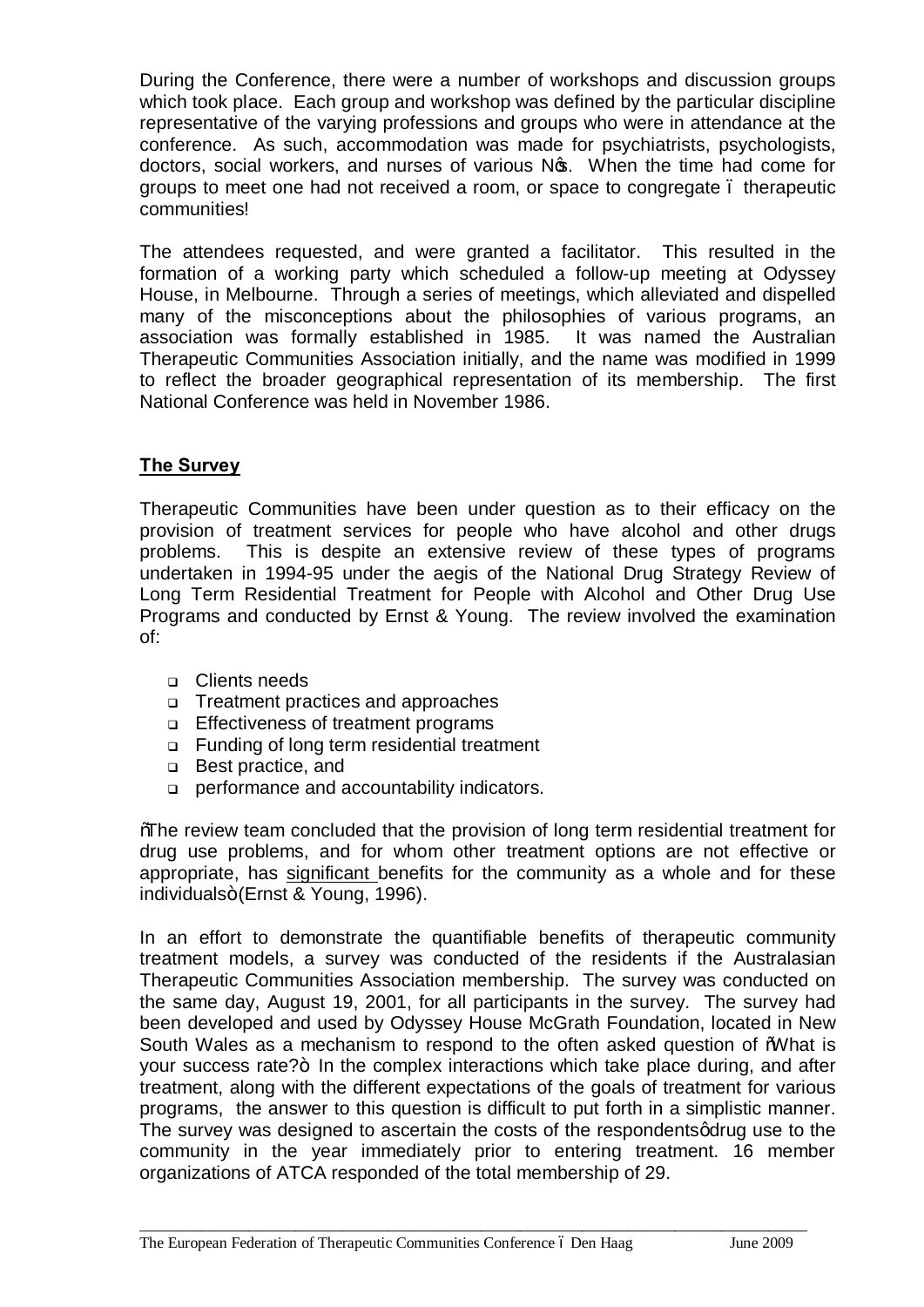In addition, data was sought on age of respondents, frequency of drug usage, age of onset of illicit drug use, and reasons attributed to the onset of illicit drug usage.

Costs of drug usage of the respondents was also calculated against the services supplied to them by society as a result of their drug usage i.e. legal services, medical services, court adjudication, welfare benefits. These costs in total were averaged out based upon the number of respondents to give a total daily cost of the respondent sample to cost of drug use to society. These costs were pro rated using a formula developed by Ernst & Young to determine client retention rates for therapeutic communities (Ernst Young, 1996) to determine a total savings to society based upon crime free and drug free days which are accumulated while residents are in treatment at therapeutic communities. The assumption being there is no illicit drug use, and no criminal activity while a resident is in treatment.

The survey was self administered under the supervision of a clinical staff person at participating programs.

#### *The questions in the survey were:*

- 1. Please give your date of birth.
- 2. Frequency of use . would you please state how often you use drugs i.e. monthly, weekly or daily.
- 3. Would you please state the age when you started using any drugs i.e. alcohol or tobacco? At what age did you start using illicit drugs?
- 4. Would you please state, from your perception, what made you start your use of drugs?
- 5. What made you continue to use drugs?
- 6. Have you had legal problems as a direct result of your drug usage during the past year?
- 7. If you answered yes to number 6, do you believe you would have legal problems if drugs were legalised?
- 8. If you answered yes to number 6, did you have legal problems before the start of your drug usage?
- 9. In the year before you entered treatment, what would you estimate to be the cost of your drug use on a daily basis?
- 10. In the year before entering your current treatment, how often did you attend court, a solicitor, or a barrister?
- 11. In the year before entering treatment, were you hospitalised as a result of your drug use. If so, for how long?
- 12. In the year before entering treatment, how many times would you estimate you visited a doctor<sup>®</sup> surgery for any reason?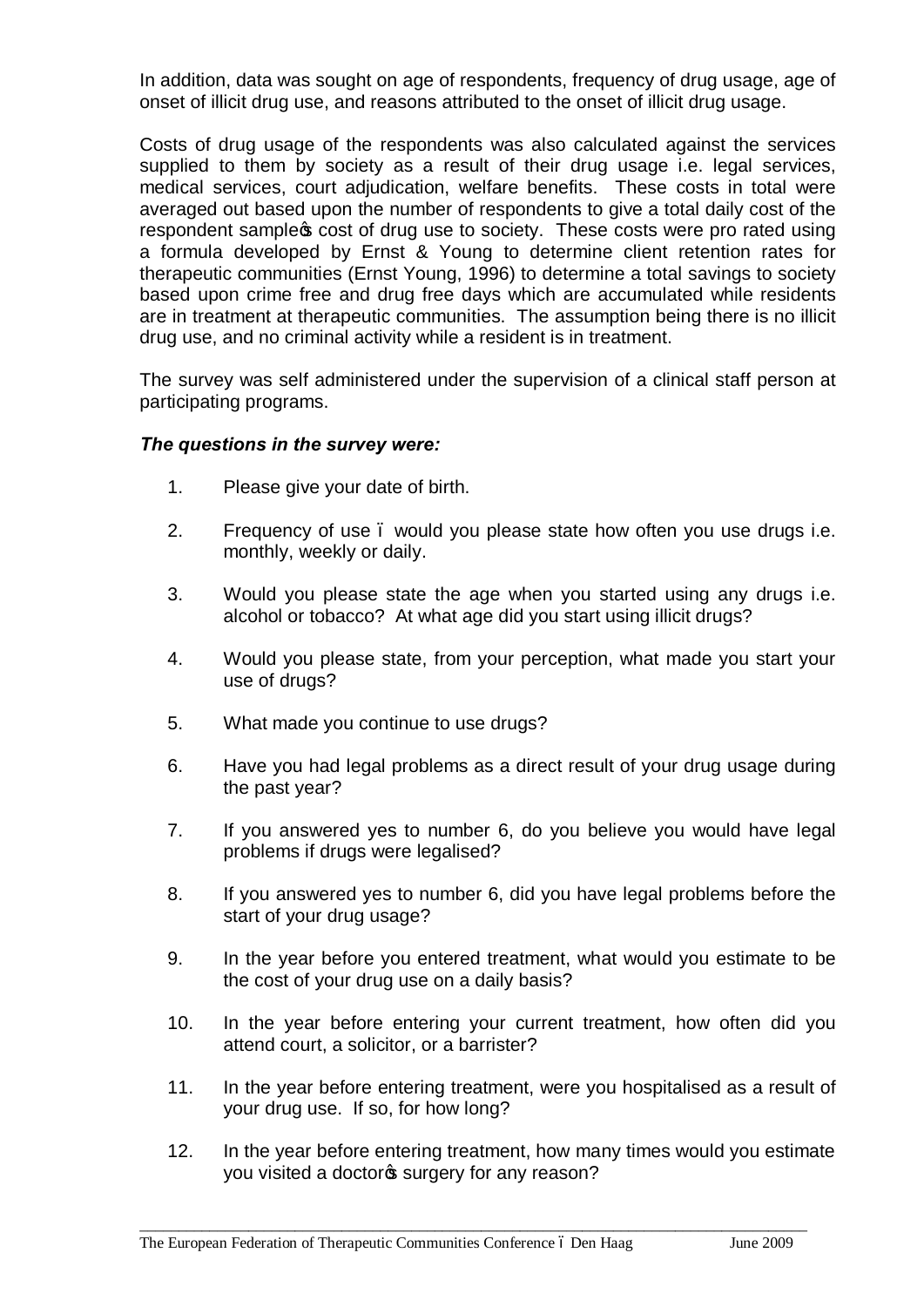- 13. In the year before entering Odyssey House were you legally employed? For how long, and what was your salary?
- 14. Did you participate in criminal activity in order to support your drug usage? If so, what would you estimate to be your weekly income from your criminal activity prior to entering treatment?
- 15. Were you on government benefits of any kind in the year prior to entering Odyssey House? If so, what kind and for what period of time?
- 16. How long have you been in Odyssey House? Please put in days if possible.

#### **Results**

Completed questionnaires were received from 16 of the 29 organisations which are members of the Australian Therapeutic Communities Association. A total of,  $n =$ 433, people responded to the questionnaire.

#### **1. Age**

The average age was 23.6.

#### **2. Frequency of Drug Use**

Daily use was  $n = 425$ Weekly use was  $n = 8$ 

#### **3. Average age of onset of illicit drug use**

 $n = 397$ 

Ages ranged from 5 to 50 years of age. Average age of onset of illicit drug use was 12.5 years.

 $n = 433$ 

# **4. Started using due to :**

| a. Peer pressure      | 98 |
|-----------------------|----|
| b. Family problems    | 75 |
| c. Experimentation    | 63 |
| d. Affective disorder | 13 |
| e. Social problems    | 83 |
| f. Anxiety            | 9  |
| g. Didno like self    | 58 |
| h. Availability       | 18 |
| i. Had been abused    | 16 |
|                       |    |
|                       |    |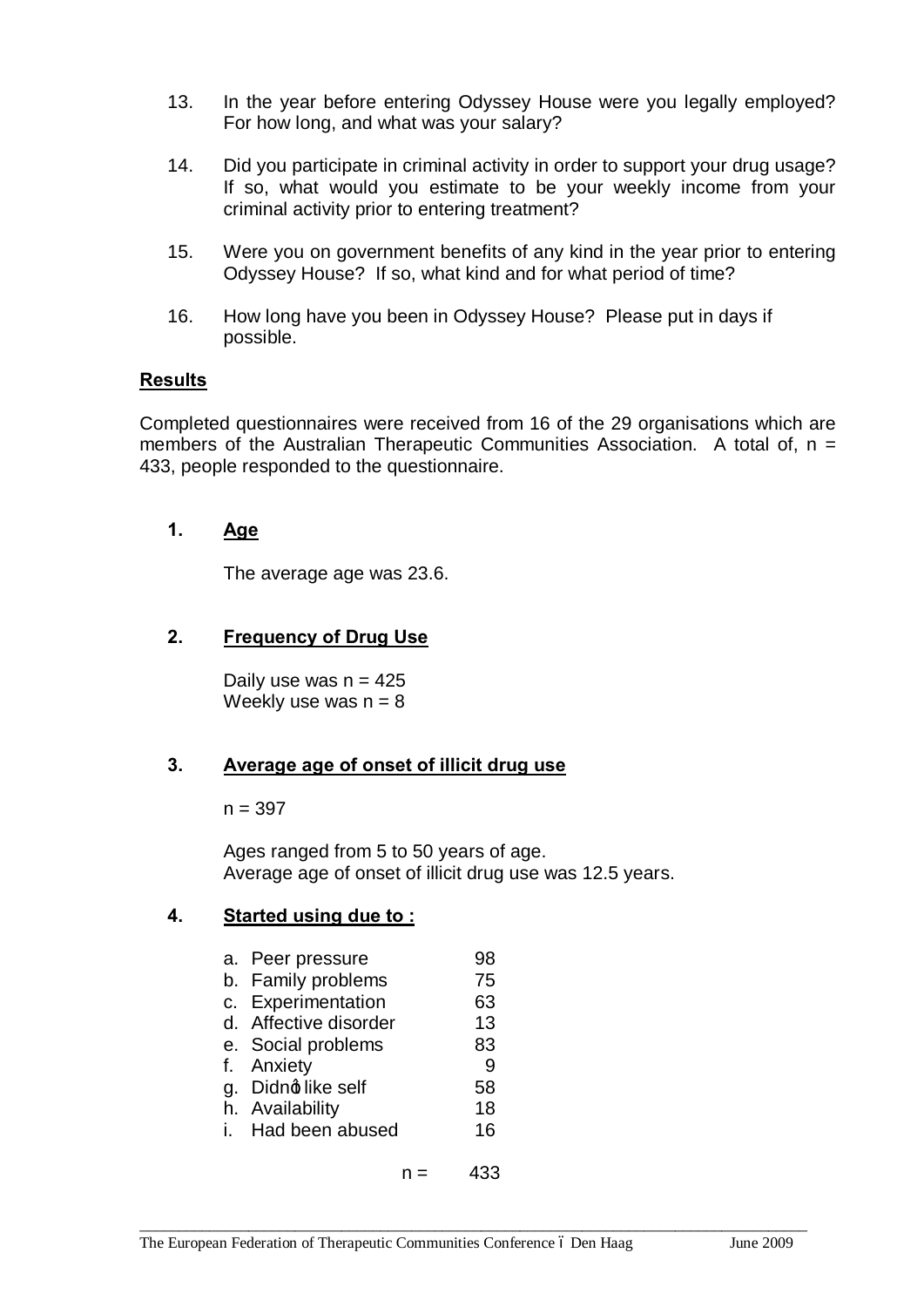# **5. Why continued drug usage**

|    | a. Enjoyed it             | 111 |
|----|---------------------------|-----|
|    | b. Stress / Anxiety       | 16  |
|    | c. Blocked out thoughts   | 78  |
| d. | Addicted                  | 136 |
|    | e. Peer pressure          | 4   |
|    | f. Helped self confidence | 43  |
|    | g. Family problems        | 22  |
| h. | Depression                | 12  |
| i. | Lonely                    | 5   |
|    | Dong know                 | 6   |
|    |                           |     |

# **6. Legal problems due to drug use**

| <b>Yes</b>  |   | 237 |
|-------------|---|-----|
| No.         |   | 159 |
| No response | - | 37  |

$$
n = 433
$$

# **7. Would have legal problems if drugs were legalised**

| Yes<br>No |       | 194<br>54 |
|-----------|-------|-----------|
| Dong know |       | 185       |
|           | $n =$ | 433       |

#### **8. Had legal problems before drug use?**

| Yes<br>No |       | 88<br>170 |
|-----------|-------|-----------|
| Dong know |       | 175       |
|           | $n =$ | 433       |

# **9. Cost of daily drug use**

n = 345 \$104,201.20 per day

\* 88 respondents did not know or did not answer.

\_\_\_\_\_\_\_\_\_\_\_\_\_\_\_\_\_\_\_\_\_\_\_\_\_\_\_\_\_\_\_\_\_\_\_\_\_\_\_\_\_\_\_\_\_\_\_\_\_\_\_\_\_\_\_\_\_\_\_\_\_\_\_\_\_\_\_\_\_\_\_\_\_\_\_\_\_\_\_\_\_\_\_\_\_\_

Cost per annum = \$38,033,438 Average of \$110,241.84 per user per year or \$302.32 per day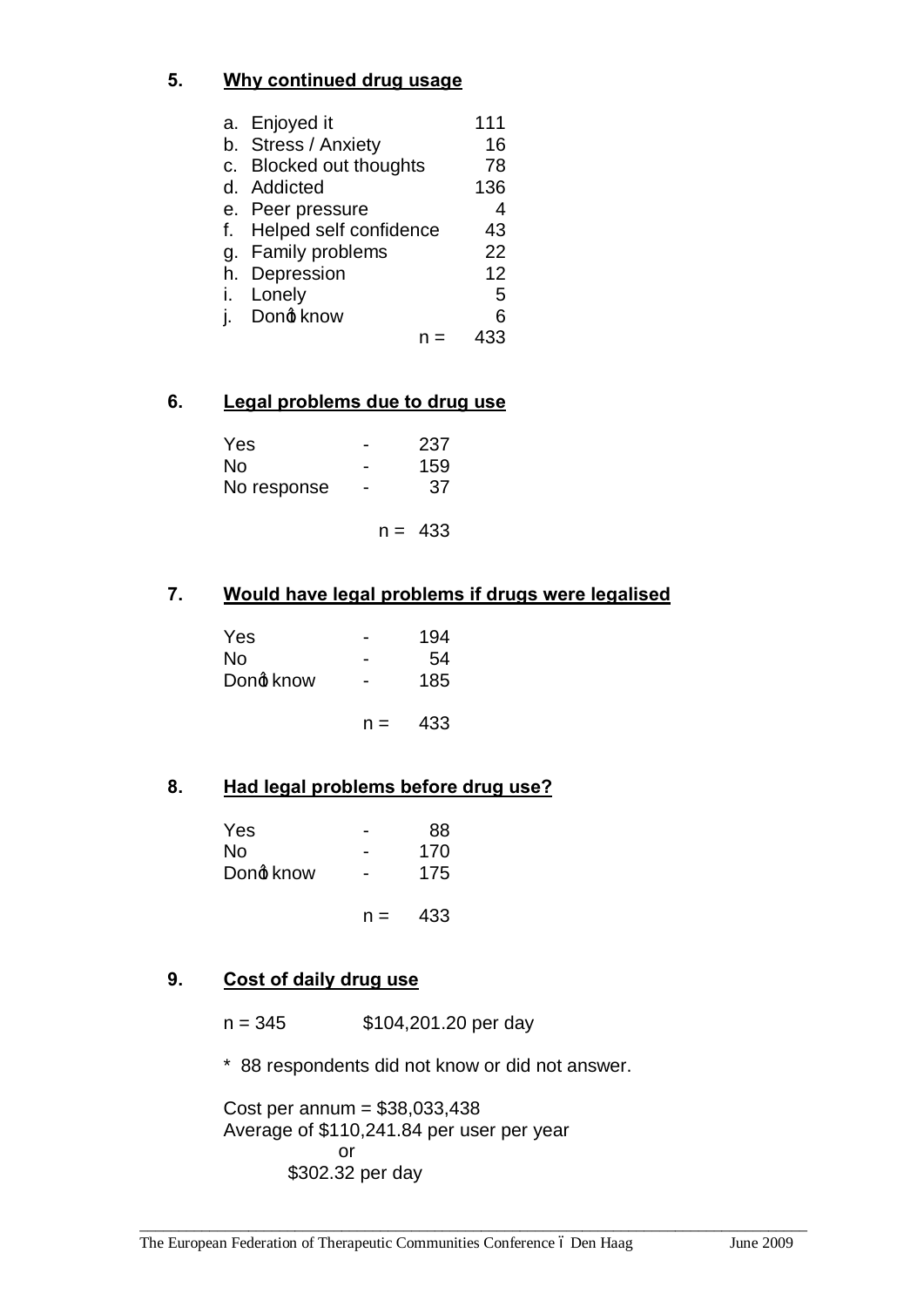#### **10. Attendance at a court, solicitor, or a barrister**

| a. Not at all   | 127 | 127  |
|-----------------|-----|------|
| b. Once         | 54  | 54   |
| c. Twice        | 43  | 86   |
| d. 3 times      | 25  | 75   |
| e. 5 times      | 29  | 145  |
| f. 10 times     | 40  | 400  |
| $g. < 15$ times | 55  | 825  |
| h. No response  | 59  |      |
| Total           |     | 1585 |

There were 1585 visits / court appearances.

The cost of a solicitor to appear in court for a day is \$2,000 (which is inclusive of preparation for the court appearance).

The cost of a barrister to appear in court for a day of \$1,650 per day.

The cost of issuing a summons to appear in court if \$58.00 per day.

The cost of a court appearance is \$58.00.

\* This information was obtained from Marsdens, The Law Group and corroborated by Ms Rosemary Freeman, principal in Freemans, The Solicitors.

#### **11. Hospitalised in the year prior to entering Treatment**

| Yes       |       | 234 |
|-----------|-------|-----|
| <b>No</b> |       | 168 |
| No answer |       | 31  |
|           | $n =$ | 433 |

#### **Period of hospitalisation**

| <b>Period</b> | N         | <b>Days</b> |
|---------------|-----------|-------------|
| week          | 59        | 413         |
| 2 weeks       | 25        | 350         |
| 3 weeks       |           | 147         |
| 1 month       | 12        | 336         |
| 6 weeks       | 10        | 420         |
| <b>Total</b>  | $N = 113$ | 1666        |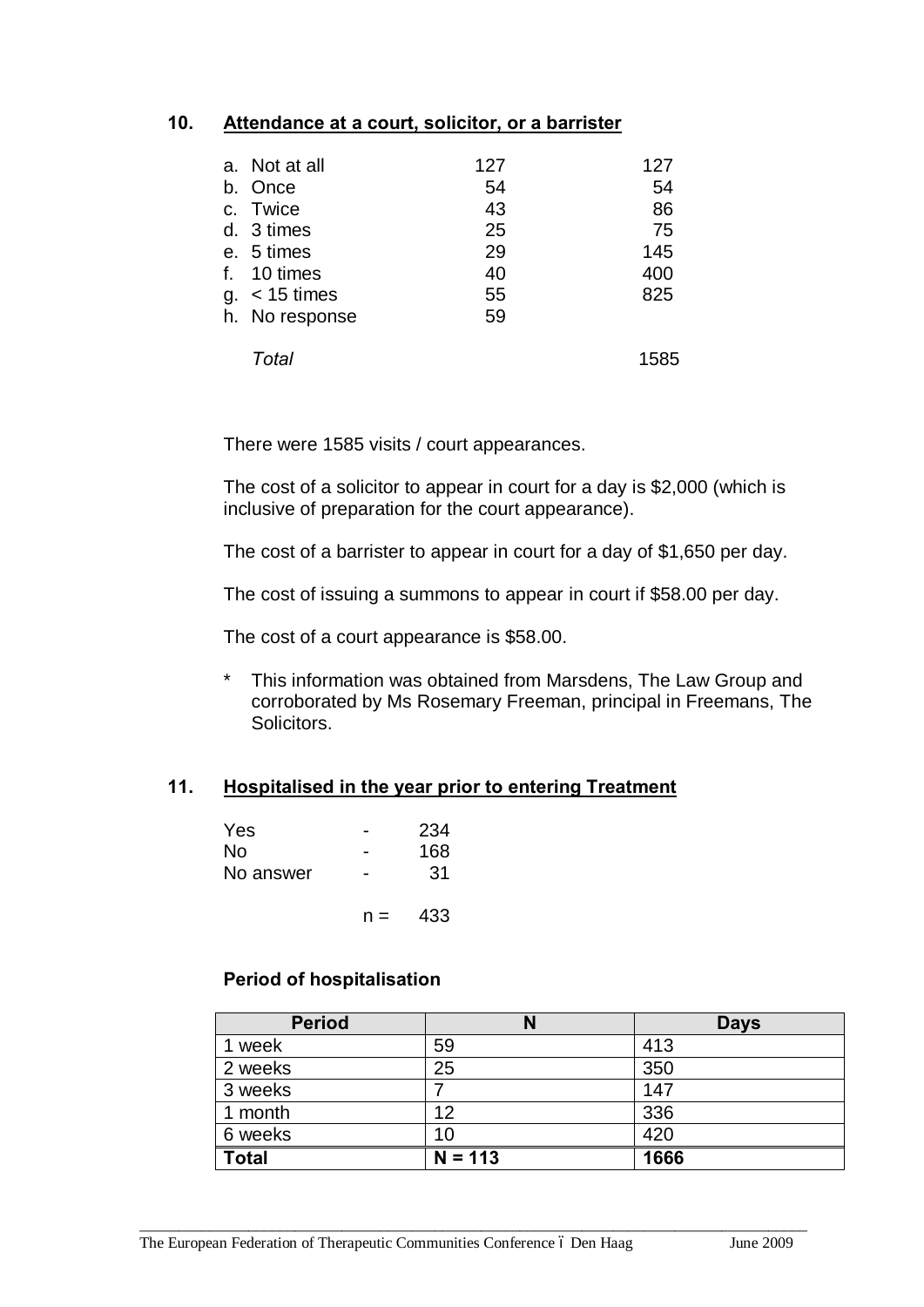$*$  Cost of daily stay in hospital = \$235.

1666 bed days x \$235 \$391,510 per year

\* Information obtained from Campbelltown Hospital

#### **12. Number of visits to doctors surgery**

 $N = 330$ , who had visited a doctors surgery in the year prior to entering treatment.

There were 19,281 recorded visits \$36 per visit \$694,116 for the year

#### **13. Employed on the year prior to entering treatment**

 $N = 70$ 

Total salary = \$775,134.00

The average salary was \$11,073.34

The average length of employment - 5 months.

#### **14. Participated in criminal activity**

| Yes       | $n = 231$ |
|-----------|-----------|
| No.       | $n = 103$ |
| No answer | 9         |

Weekly income from criminal activity was \$661,830 per week X 52 weeks \$32,415,160 per year

\_\_\_\_\_\_\_\_\_\_\_\_\_\_\_\_\_\_\_\_\_\_\_\_\_\_\_\_\_\_\_\_\_\_\_\_\_\_\_\_\_\_\_\_\_\_\_\_\_\_\_\_\_\_\_\_\_\_\_\_\_\_\_\_\_\_\_\_\_\_\_\_\_\_\_\_\_\_\_\_\_\_\_\_\_\_

#### **15. Number on Government Benefits**

| Yes       | $n = 377$ |
|-----------|-----------|
| No.       | $n = 49$  |
| No answer | $n =$     |
|           | $n = 433$ |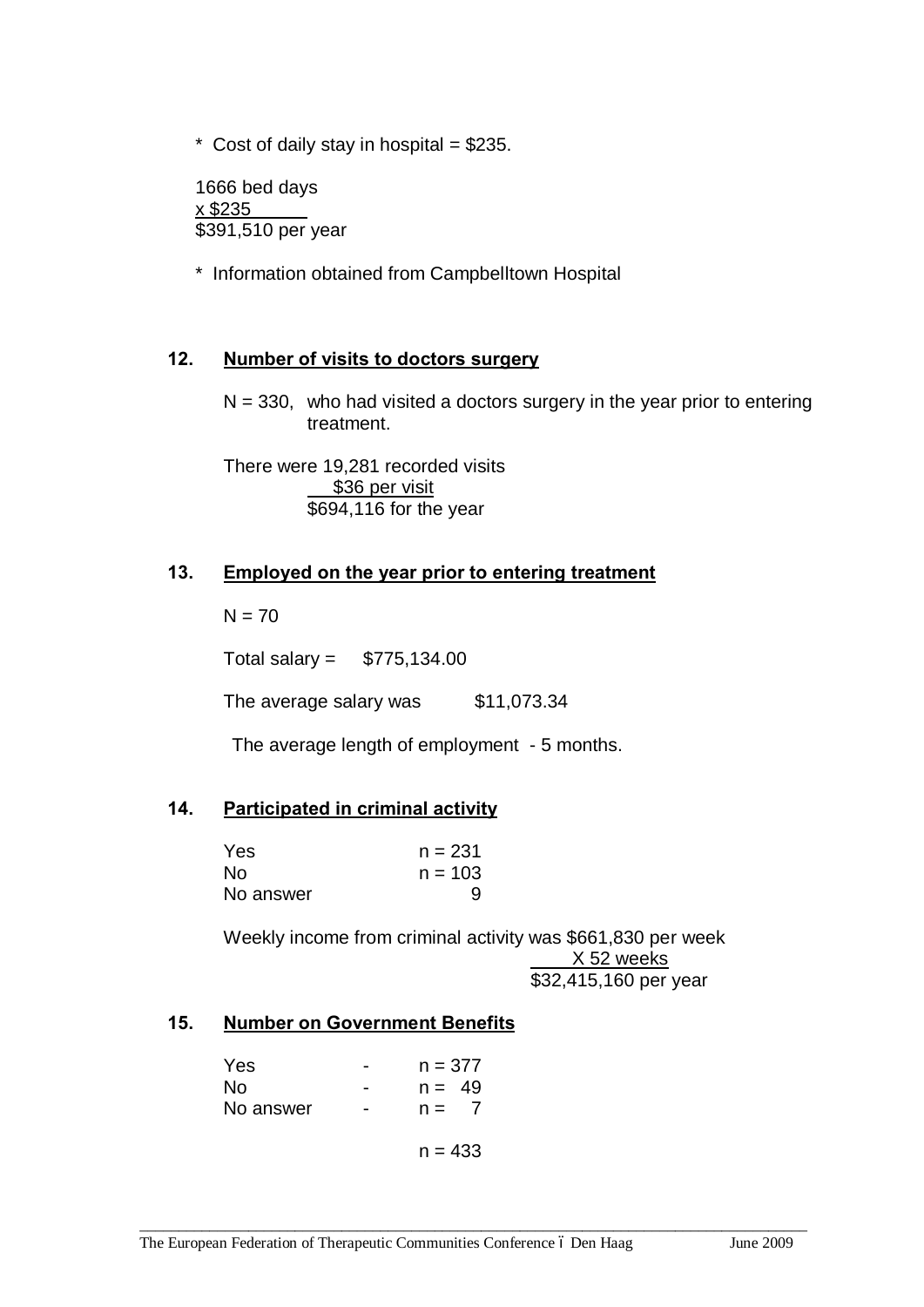# **Type of benefit**

| Pension $n = 96$  |                    | \$454 per fortnight |
|-------------------|--------------------|---------------------|
| Youth             | $n = 61$           | \$383 per fortnight |
|                   | Newstart $n = 165$ | \$451 per fortnight |
| Sickness $n = 65$ |                    | \$494 per fortnight |

# **Total**

 $=$  \$4.510.272 p.a.

#### **Cost of drug use to society**

| 1. | Drug use                   | $n = 345$ | \$38,033,438 per annum       |
|----|----------------------------|-----------|------------------------------|
| 2. | Court                      | $n = 432$ | excluded due to ambiguity of |
|    |                            |           | question                     |
| 3. | Hospitalisation            | $n = 113$ | \$391,510 per annum          |
| 4. | Doctors visits             | $n = 330$ | \$694,116 per annum          |
| 5. | <b>Criminal Activity</b>   | $n = 321$ | \$34,415,160                 |
| 6. | <b>Government Benefits</b> | $n = 337$ | \$4,510,272                  |

Total costs of drug use to society in the year prior to entering treatment was  $$77,964,494$ !

#### **Average length of stay in treatment**

The average length of stay in treatment was calculated based upon the formula used by Ernst & Young, in their review of Long Term Treatment Programs (Ernst & Young, 1996).

They calculated that:

- <sup>q</sup> 56% of clients remained in treatment 30 days to 3 months
- <sup>q</sup> 31% of clients remained in treatment between 3 6 months.
- <sup>q</sup> 9% of clients remained in treatment between6 12 months.
- q 4% of clients remained in treatment over 18 months.

We took the mid point of each of the time in treatment categories to calculate the number of days spent in treatment.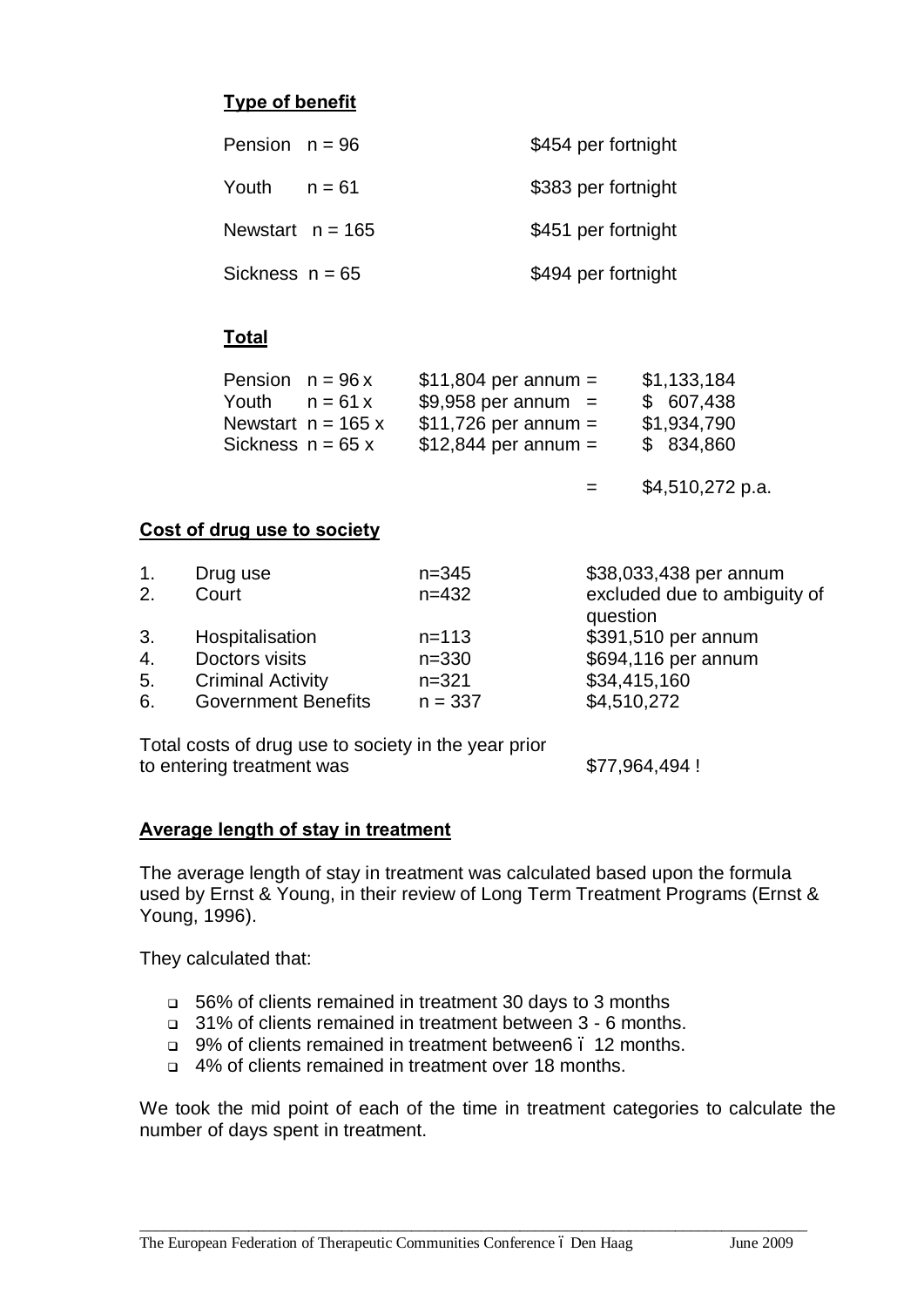This was necessary due to an oversight on the part of the author to include a question which would have determined each personot actual stay in treatment. My sincere apologies.

The total cost of drug use \$77,964,494 per annum was divided by 365 to obtain a daily rate of costs of drug use =  $$213,601.35$  per day for the sample, n = 289.2 (average number of respondents time in treatment categories. Cost of daily use per person  $= $738.59$ 

| <b>Time</b>            | <b>Mid Point</b>    | <b>Costs</b>   |
|------------------------|---------------------|----------------|
| 1. 30 days to 3 months | 45 days for 56% of  | \$5,382,753.90 |
|                        | sample              |                |
| 2.3.6 months           | 135 days for 31% of | \$8,939,216    |
|                        | sample              |                |
| 3. 6. 12 months        | 270 days for 9% of  | \$5,190,512,70 |
|                        | sample              |                |
| 4. Over 18 months      | 630 days for 4% of  | \$5,382,754    |
|                        | sample              |                |

#### **Categories of time in treatment**

Total savings drug free, crime free days - \$24,895,235

# **Discussion**

The results obtained from the questionnaire were interesting in that they verified some trends which have been documented in recent demographic studies. Ages ranged from 17 to 62 years of age, with the average age at 23.6 years, this trend toward a younger clinical population of drug misusers has been vouge for several years. Use of illicit drugs started at 12.5 years for the sample. This has some significance given this is the age at which the most rapid emotional and intellectual development occurs for boys and girls. The reasons for the onset of drug use attributed most to the clusters of peer pressures, family/social problems; experimentation and low self-esteem. The sample continued to use because they enjoyed using, were addicted, blocked out their thoughts, and bolstered their self esteem.

A significant number of the sample attributed their legal problems to their use of drugs and felt they would have legal problems even if drugs were legalised, and approximately 20% of the sample claimed to have had legal problems prior to their use of drugs.

The cost of the daily use of drugs, \$38,033,438 was consistent with findings of other studies which confirmed the high proportion of the costs of drug use to society was attributable to drug use, and criminal activity, \$34,415,160, whose combined total accounted for over 90% of the total costs of drug use to society within the sample.

Other costs of a health related nature were significant for hospitalisation, 1666 bed days, given the small population of the sample,  $n = 113$ , as were the number of visits to doctors a surgeries, 19,281 by a significant proportion of the sample,  $n=330$ .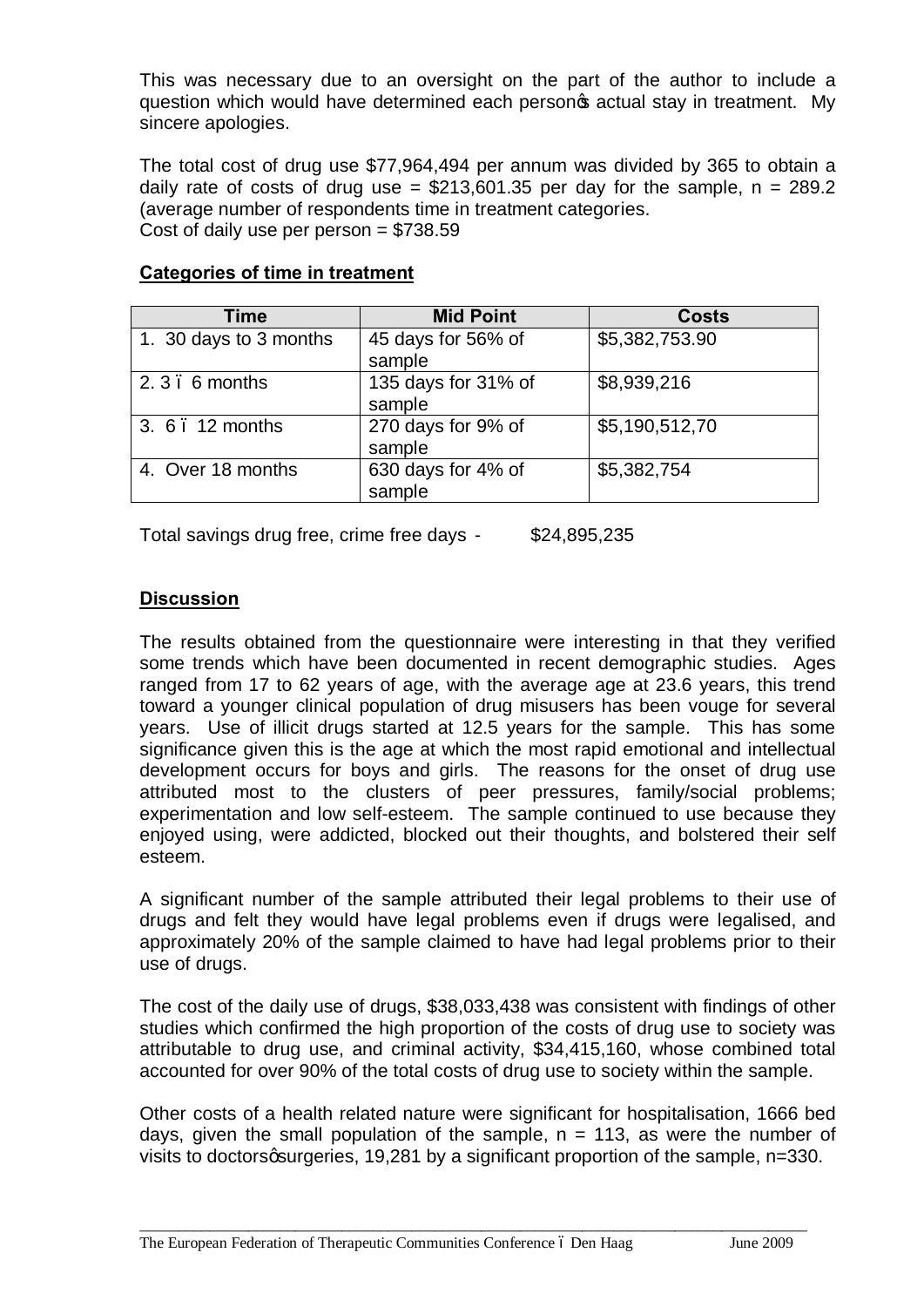There were extremely low rates of employment,  $n = 70$ , within the sample, and salaries were generally low, at an average of \$11,073.34 per annum. This is in light of the high proportion,  $n = 377$ , who were on government subsidy on the year prior to entering treatment.

## **Conclusion**

The therapeutic community residential treatment model has been shown to be effective in the treatment of persons with alcohol and other drugs problems. Persons who have high rates of daily drug usage, and higher rates of participating in criminal activity to support their use of drugs are prominently featured within the therapeutic community sample. These two indices can have a negative correlation to positive treatment outcomes and thus this population is a challenge to therapeutic community clinicians as they are truly involuntary clients.

In spite of this difficult population therapeutic communities have provided an environment whereby individual correlates of compulsive/intensive/dependent use of substances are well documented and recognised: a link to intensified criminal activity; loss of employment and unemployability; deteriorated interpersonal relationships; and a focus on drug seeking and using activities and peers. The therapeutic community can assist an individual to process, deal with, and work through many of these issues in a safe environment and promote the acquisition of more adaptive coping skills.

The cost benefits of treatment have been shown to have ratios of from 4:1 to 12:1, depending on the treatment modality. Within this context therapeutic communities have demonstrated costs benefits equal, to and in some cases, superior to other treatment interventions. These benefits have been documented in some of the largest independent studies undertaken to date. In 1996, Ernst & Young estimated the average expenditure per place in long term residential treatment program was \$14,093 per year, or approximately \$39 per day. At the same time the cost to keep a person in a minimum security prison was \$34,000. According to Collins and Lapsley the average costs of a hospital bed in 1995 was \$384 per day. On these two comparisons alone therapeutic communities treatment had significant cost benefits. The Australian Bureau of Crime Statistics calculates the 1996 figure of \$14,093 per year cost of residential treatment would equal \$59,000 if indexed to inflation and cost of living increases over the period. The costs of keeping a person in prison in minimum security is \$50,709 per annum, and currently maximum security costs \$66,000 per annum (Department of Corrective Services, New South Wales. Annual Report 1999-2000) . Government funding on a per bed basis in New South Wales is generally low, although it has improved post Drugs Summit. The New South Wales Drugs Court pays \$100 per bed per day, or \$33,650 per year, and the Magistrates Early Referral Into Treatment initiative (MERIT) will subsidise residential care providers at a rate of \$65 per day, or \$23,725 per annum. Therapeutic communities provide a range of services which are recommended through the Quality Assurance Project Monograph No. 21, which are indicative of best practice approaches. These services are delivered without the concomitant % hest practice+ in funding.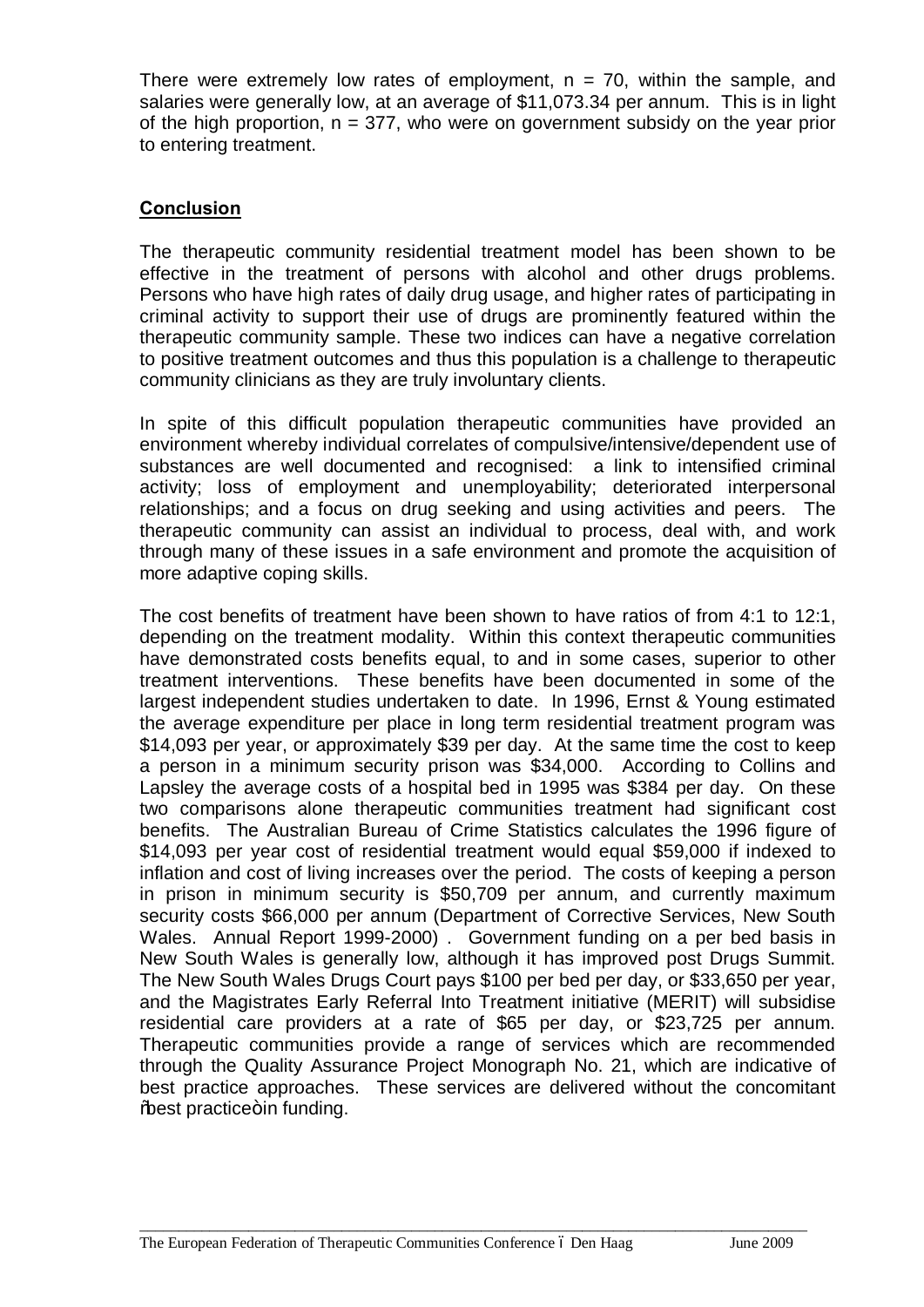The sample of therapeutic community respondents had cost the community in general a significant amount of money, \$77,964,494, due to the costs associated with their drug usage. The sample had high rates of criminal activity; high rates of unemployment and low salary levels; high rates proportionately for hospitalisations due to their drug usage; utilisation rates of doctors that were excessive; high rates of government subsidy through various welfare benefits and many contacts within the legal system. The participation in therapeutic community treatment provided a number of drug free and crime free days which saved society \$24,895,235! While this is significant, it is perhaps an underestimate of the true savings in dollar terms due to this survey op inability to accurately apportion the exact number of drug free and crime free days to the sample.

This statement is made in light of a similar survey conducted at Odyssey House McGrath Foundation New South Wales, which calculated that during 1999-2000 that program enabled residents to achieve over 54,000 drug free and crime free days for a savings to the community of over \$21,000,000! (Pitts, 2000)

Therapeutic communities provide substantial costs benefits to the community and the residents who utilise their services. Not only are the cost benefits substantial, but gains are made in other domains as well. The costs saved through the utilisation of this model of treatment not only justifies the method of service delivery, but warrants a review of the levels of funding given to program of this type based upon their cost savings. Most importantly, when residents are in treatment they stay alive!

#### **Results of an Updated Survey – May 2009**

 $N = 63$ 

# **1. Age**

The average age - 27.5 The range : 19-50 years old

#### **2. Frequency of Drug Use**

87% used on a daily basis

#### **3. Average age of onset of illicit drug use**

Average age of onset of any drug use was 13.4 years. The drug nominated at first use was tobacco, followed closely by alcohol.

Tobacco and the age it is first used is a prediction for illicit drug use in adolescence.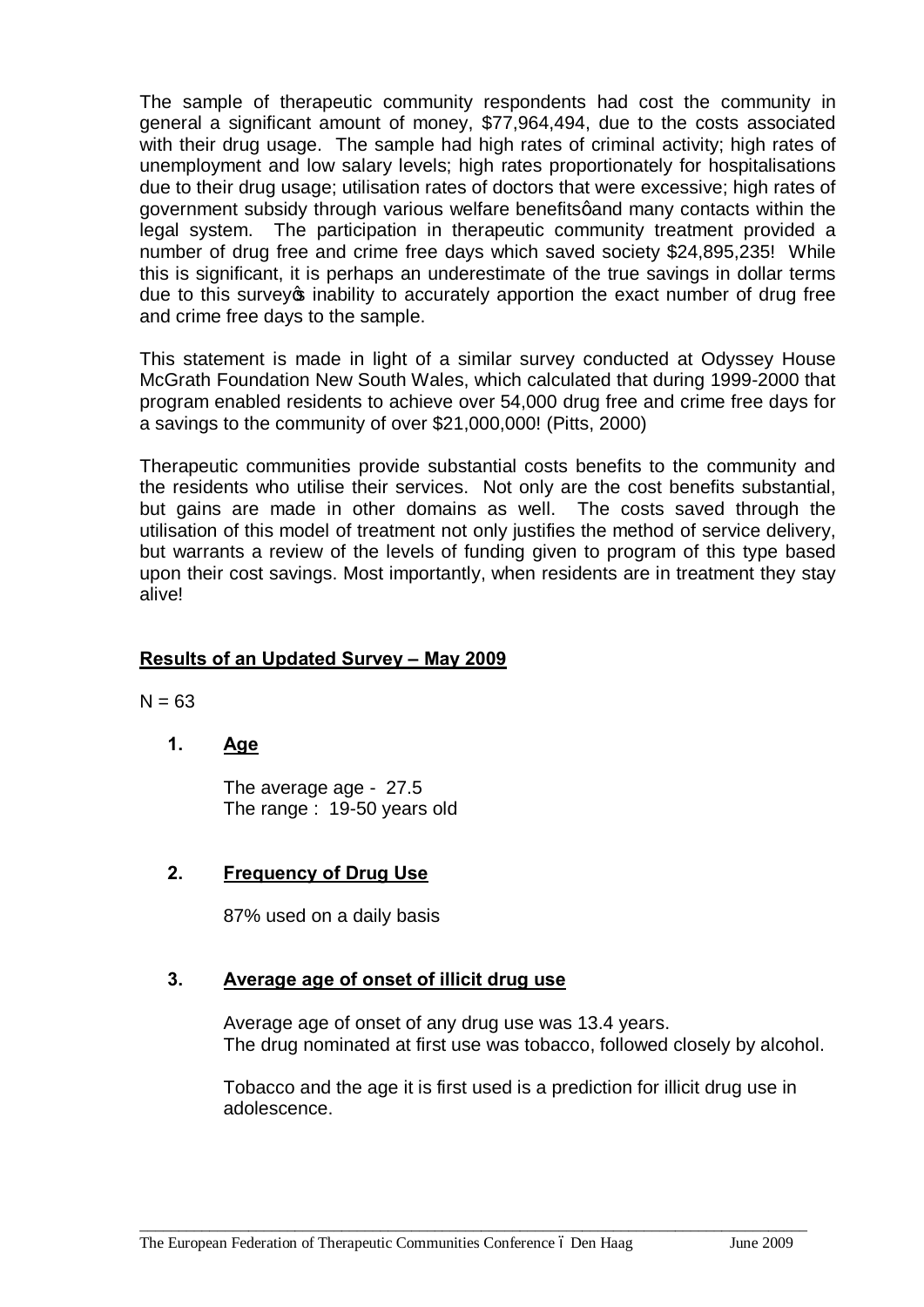# **4. Started using due to :**

When asked what made people use drugs, 41% attributed their use to the influence of friends.

25% listed mood disturbance.

15% said they wanted to have fun.

11% said they were curious

7% said their use was due to parental conflict

#### **5. Why continued drug usage**

By far the majority of the sample said their drug use continued because the liked it – 71%, while 25% said their continued because it stabilised their mood. In this category most people indicated depressive or anxiety symptomatology.

#### **6. Legal problems due to drug use**

73% of the sample indicated they had legal problems as a result of their drug use.

# **7. Would have legal problems if drugs were legalised**

50% of the sample stated they would have legal problems if drugs were legalised.

# **8. Had legal problems before drug use?**

Only 20% of the sample had incurred legal problems prior to their drug use.

# **9. Cost of daily drug use**

Costs of drug use for the sample were \$49,751,159 in the year immediately prior to their entry to Odyssey House.  $n = 62$ 

\_\_\_\_\_\_\_\_\_\_\_\_\_\_\_\_\_\_\_\_\_\_\_\_\_\_\_\_\_\_\_\_\_\_\_\_\_\_\_\_\_\_\_\_\_\_\_\_\_\_\_\_\_\_\_\_\_\_\_\_\_\_\_\_\_\_\_\_\_\_\_\_\_\_\_\_\_\_\_\_\_\_\_\_\_\_

# **10. Attendance at a court, solicitor, or a barrister**

The costs of court, and legal representation in the sample was \$539,800.  $N=41$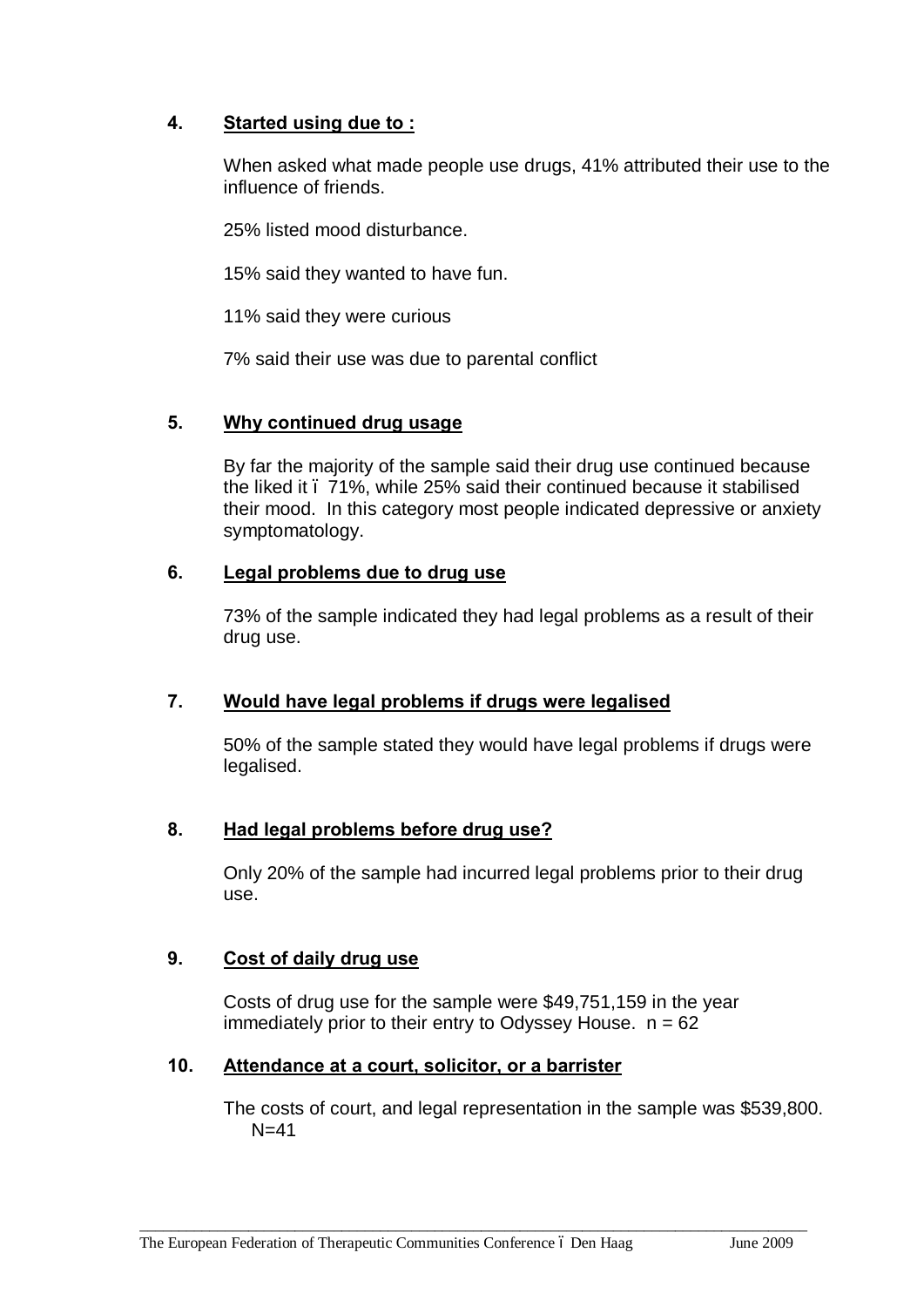## **11. Hospitalised in the year prior to entering Treatment**

The sample was hospitalised a total of 653 days at a cost of \$274,260.  $N = 24$ 

#### **12. Number of visits to doctors surgery**

The costs of visits to the doctor totalled  $$122,320$ . N = 49

#### **13. Employed on the year prior to entering treatment**

Of the people legally employed during the year,  $n = 30$ , employment ranged from 3 months to 1 year, with an average employment rate of 6 months.

Total wages earned for the sample were \$875,639

#### **14. Participated in criminal activity**

70% of the sample,  $n = 62$  indicated they had participated in criminal activity to support their drug use.

The total cost of their criminal activity to support their drug use was \$17,055,910!

#### **15. Number on Government Benefits**

72% of the sample,  $n = 62$ , had been on welfare benefits in the vear prior to entry to the program.

On average they had been on benefits 34 weeks at a cost of \$112,110.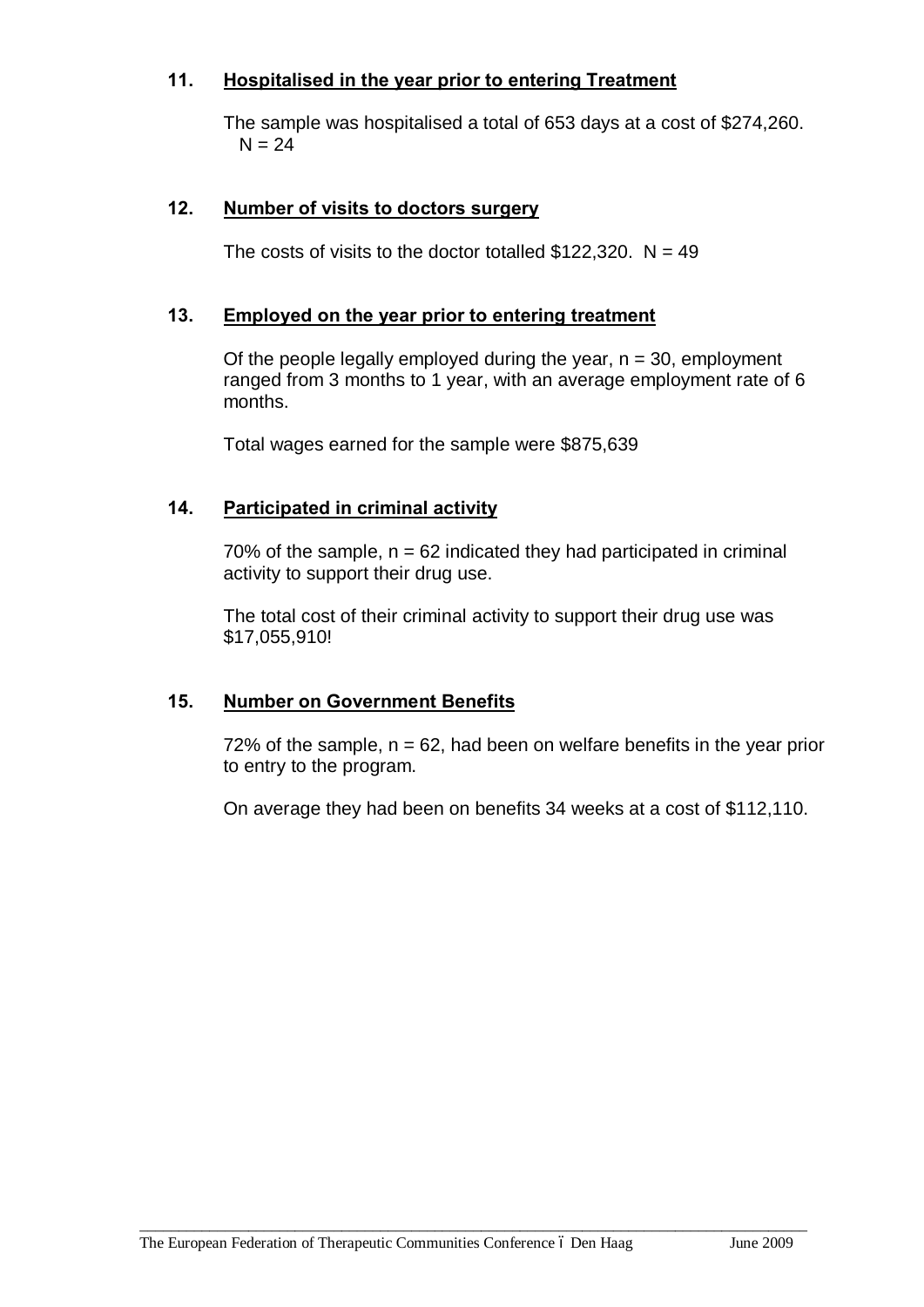# **16. How many days resident at Odyssey House**

The sample,  $n = 63$  had been in residence for a total of 6456 days.

So, the cost to society for this sample are:

|     | 1. Costs of illicit drug use                                     | \$49,751,159 |
|-----|------------------------------------------------------------------|--------------|
|     | 2. Costs of court and legal representation due to their drug use | \$539,800    |
|     | 3. Costs of hospitalisation                                      | \$274,260    |
|     | 4. Costs of criminal activity to support illicit drug use        | \$17,055,910 |
|     | 5. Costs of welfare benefits                                     | \$112,110    |
| 6.1 | Costs of visits to the doctor                                    | \$112,340    |
|     | <b>Total Costs</b>                                               | \$67,855,579 |

Therefore, in this sample of residents the average cost to society for each person was \$802,458 per year, or \$2,198 per person per day.

The resident sample, while in treatment at Odyssey House represented 6456 drug free and crime free days.

At \$2,198 per day this is a savings to society of \$14,190,258!

Last year 827 people passed through our residential services.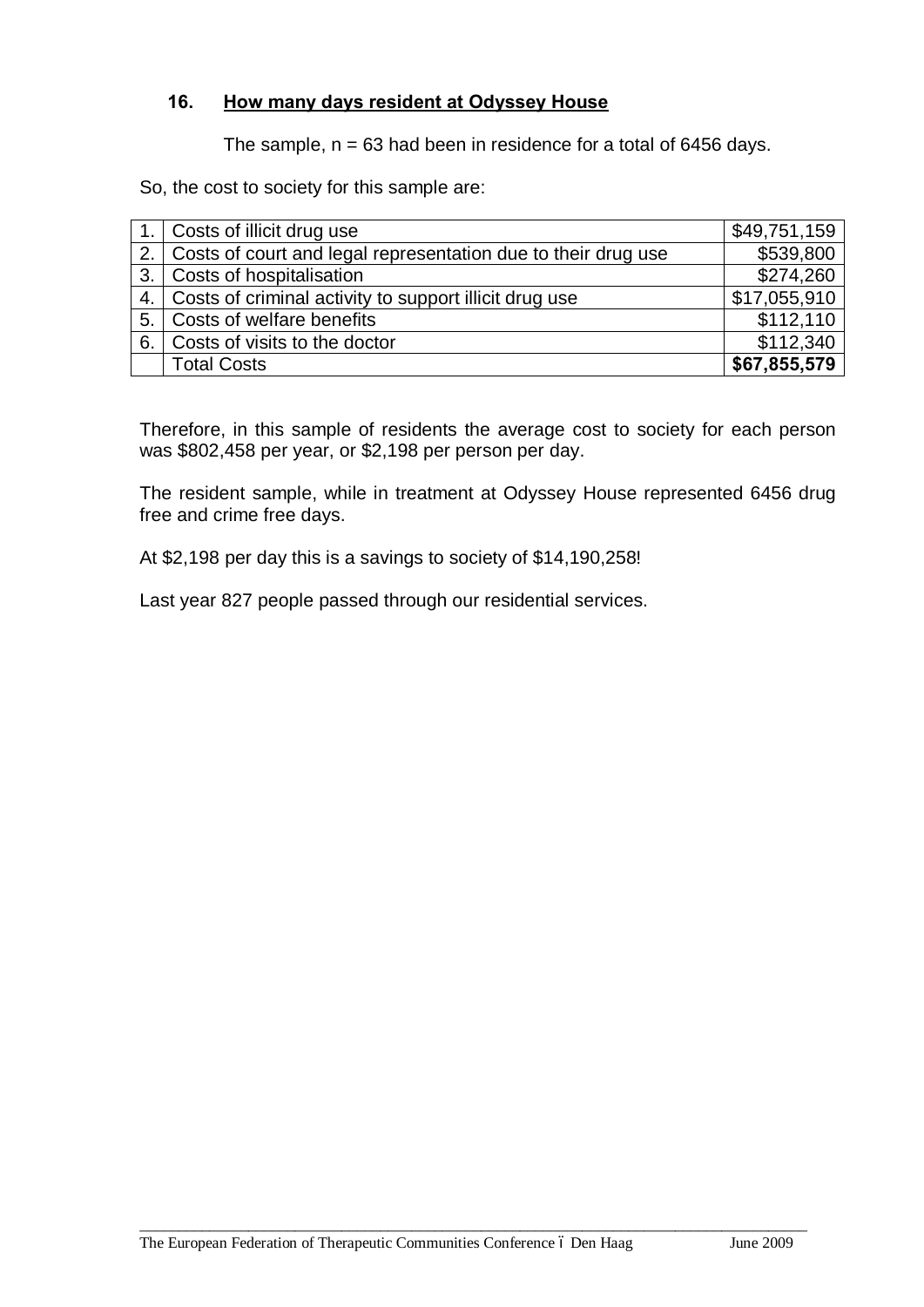# **Bibliography**

- 1. Bale, R.N., 1979. Outcome Research in Therapeutic Communities for Drug Abusers: A Critical Review, 1963-1975. International Journal of the Addictions. 14 (8), 1053-1074.
- 2. Ball, F.C., 1986. The Hyper Criminal Opiate Addict. In B.D. Johnson and E. Wish (Eds). Crime Rates Among Drug Misusing Offenders: Final Report to the National Institute of Justice. New York: Narcotics and Drug Research Inc.
- 3. Ball, F., Shafer, J.W., Munro, D.N. 1983. The Day to Day Criminality of Heroin Addicts in Baltimore: A Study of the Continuity of Offence Rates. Drug and Alcohol Dependency. 12, 119-142.
- 4. Bridges, J.P. 1999. % Can Economics Add to the Illicit Drug Debate?+ Drug and Alcohol Review, 18, 251-252.
- 5. Carr-Gregg, C., 1984. Kicking The Habit, Four Australian Therapeutic Communities : University of Queensland Press, St Lucia, Queensland, Australia.
- 6. Chaiken, M.R., 1986. Crime Rate and Substance Abuse Among Types of Offenders : Final Report to the National Institute of Justice. New York : Narcotics and Drug Research Inc.
- 7. Chaiken, M.R., and Johnson, B.D., 1988. Characteristics of Different Types of Drug Offenders. Involved Washington, D.E., National Institute of Justice.
- 8. Collier, W.V., and Hijazi, V.A., 1974. follow Up Study of Former Residents of a Therapeutic Community. International Journal of the Addictions. 9 (6), 805-826.
- 9. Collins, D.J. and Lapsley, H.M., 1991. Estimating the Economic Costs of Drug Abuse in Australia. NCADA Monograph Number 15. Australian Government Publishing Services. Canberra.
- 10.Daley, M., Argeriou, M., McCarthy, D., Callahan, J.J. Jr., Sheapard, D.S. and Williams, C., 2000. The Costs of Crime and the Benefits of Substance Abuse Treatment for Pregnant Women. Journal of Substance Abuse Treatment. 19, 445-458.
- 11.De Leon, G., Wexler, H. and Jainchill, N., 1982. The Therapeutic Community: Success and Improvement Rates 5 Years After Treatment. International Journal of the Addictions. 17, 703-747.
- 12.Ernst & Young. 1996. Review of Long Term Residential Treatment for People with Alcohol and Other Drug Use Problems, National Drug Strategy, Commonwealth Department of Human Services and Health.
- 13.Gernstein, D.R., Harwood, H.J., Suter, N., and Maloy, K., 1994. Evaluation Recovery Services: The California Drug and Alcohol Treatment Assessment (CALDATA). Sacramento, California : Department of Alcohol and Drug Programs.
- 14.Gernstein, D.R., Johnson, R.A., Harwood, H.T., Suter, N., and Malloy, K., 1994. Evaluating Recovery. The California Drug and Alcohol Treatment Assessment (CALDATA). Sacramento, California : Department of Alcohol and Drug Programs. National Opinion Research Centre at the University of Chicago and Lewin – VHI, Inc., Fairfax, Virginia
- 15. Hall, W., Ross, J., Lynskey, M., Law, M., and Degenhart, R., 2000. %How Many Dependent Opioid Users are there in Australia?+ Monograph 44, National Drug and Alcohol Research Centre. University of New South Wales.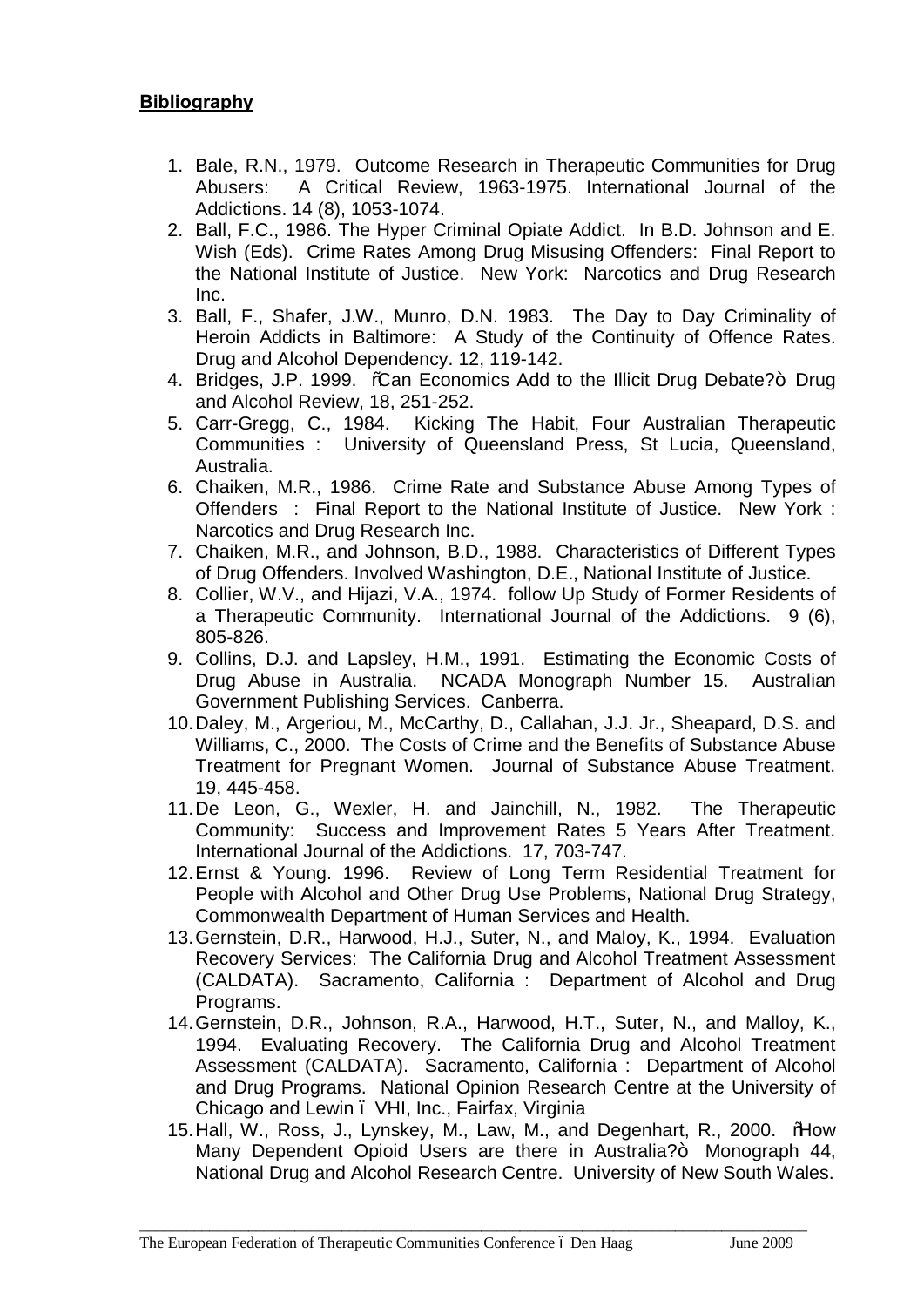- 16. Hall, W., Bell, J, and Carless, F., 1993. % Trime and Drug Use Among Applicants of Methadone Maintenance+ Drug and Alcohol Dependence. 31, 123-129
- 17.Hammersley, R., Forsyth, D., Monison, V., and Davies, J.B., 1989. The Relationship Between Crime and Opioid Use. British Journal of Addiction. 84, 1029-1043.
- 18. Harwood., H.J., Foundation, D., and Livermore, G., 1998. %The Economic Costs of Drug and Alcohol Abuse in the U.S., 1992<sup>+</sup>. Rockville, Maryland National Institute on Drug Abuse and National Institute of Alcohol Abuse and Alcoholism, NIH 98-4327.
- 19.Harwood, H.J., Hubbard, R.L., Collins, J.J., and Rachal, J.V., 1994. The Costs of Crime and the Benefit of Drug Abuse Treatment: A cost benefit analysis using TOPS data in : C.G., Leukenfeld and F.M.Tims (Eds). Compulsory Treatment for drug abuse. Rockville, Maryland, National Institute on Drug Abuse (NIH 94 – 3713.
- 20.Harwood, H.J., Hubbard, R.L., Collins, J.J., and Rachal, J.V., 1988. The Costs of Crime and the Benefits of Drug Abuse Treatment: A cost benefit analysis using TOPS data. NIDA Research Monograph, 86, 209-235.
- 21.Heather, N., Batey, R., Saunders, J.B. and Wodak, A.D., 1989. The Effectiveness of Treatment for Drug and Alcohol Problems: An Overview. National Campaign Against Drug Abuse, Monograph series, Number 11.
- 22. Hodgson, T.A., and Meiners, T.R., 1982. % Cost of Illness Methodology: a guide to current practices and procedures.+ Millbank Memorial Fund Quarterly, 60, 429-462.
- 23.Holder, H., Longabaugh, R., Miller, W.R., and Rubons, A.V., 1991. The Cost Effectiveness of Treatment of Alcoholism: A First Approximation. Journal of Studies on Alcohol.
- 24.Hubbard, R.L., Marsden, M.E., Rachal, J.V., and Fingburg, H.M., 1989. Drug Abuse Treatment: A National Study of Effectiveness. Chapel Hill: University of North Carolina Press.
- 25.Inciardi, J.A., 1981. Heroin Use and Street Crime. Crime and Delinquency, 25 (3): 333-346.
- 26. Latukefu, R.A., 1987. Karralika . An Evaluation of a Therapeutic Community for Drug Users in the Australian Capital Territory. National Campaign Against Drug Abuse, Monograph Series Number 6. Australian Government Publishing Service, Canberra, Australian Capital Territory.
- 27. Mark, T.L., Woody, G.E., Biday, T., and Kleber, H.D., 2001. %The Economic Costs of Heroin Addiction in the United States+ Drug and Alcohol Dependency, 61, 195-206.
- 28.McGlothlin, W.H., Anglin, M.D., and Wilson, B.D., 1978. Narcotic Addiction and Crime. Criminology, 16, 293-316.
- 29.Munco, D.N., Hanlon, T.E., Kinlock, T.W., and Duszunski, K.R., 1989. The consistency of types of criminal behaviour over pre addiction, addiction, and non addiction status period. Comp. Psychiatry, 30, 391-402.
- 30.Munco, D.N., Ball, J., Shaffer,J.w., and Hanlon, T.E., 1985. The Criminality of Narcotics Addicts. Journal of Nervous Mental Disorders, 173, 94-102.
- 31.Pitts, J.A., 1991. The Relationship Between Time in Treatment and Treatment Outcome at a Drug Free Residential Therapeutic Community, Odyssey House New South Wales, Australia. World Federation of Therapeutic Communities Conference, Montreal, Quebec, Canada. September 22-27, 1991.

\_\_\_\_\_\_\_\_\_\_\_\_\_\_\_\_\_\_\_\_\_\_\_\_\_\_\_\_\_\_\_\_\_\_\_\_\_\_\_\_\_\_\_\_\_\_\_\_\_\_\_\_\_\_\_\_\_\_\_\_\_\_\_\_\_\_\_\_\_\_\_\_\_\_\_\_\_\_\_\_\_\_\_\_\_\_

32.Pitts, J.A., 2000. Survey of residents in Odyssey House.